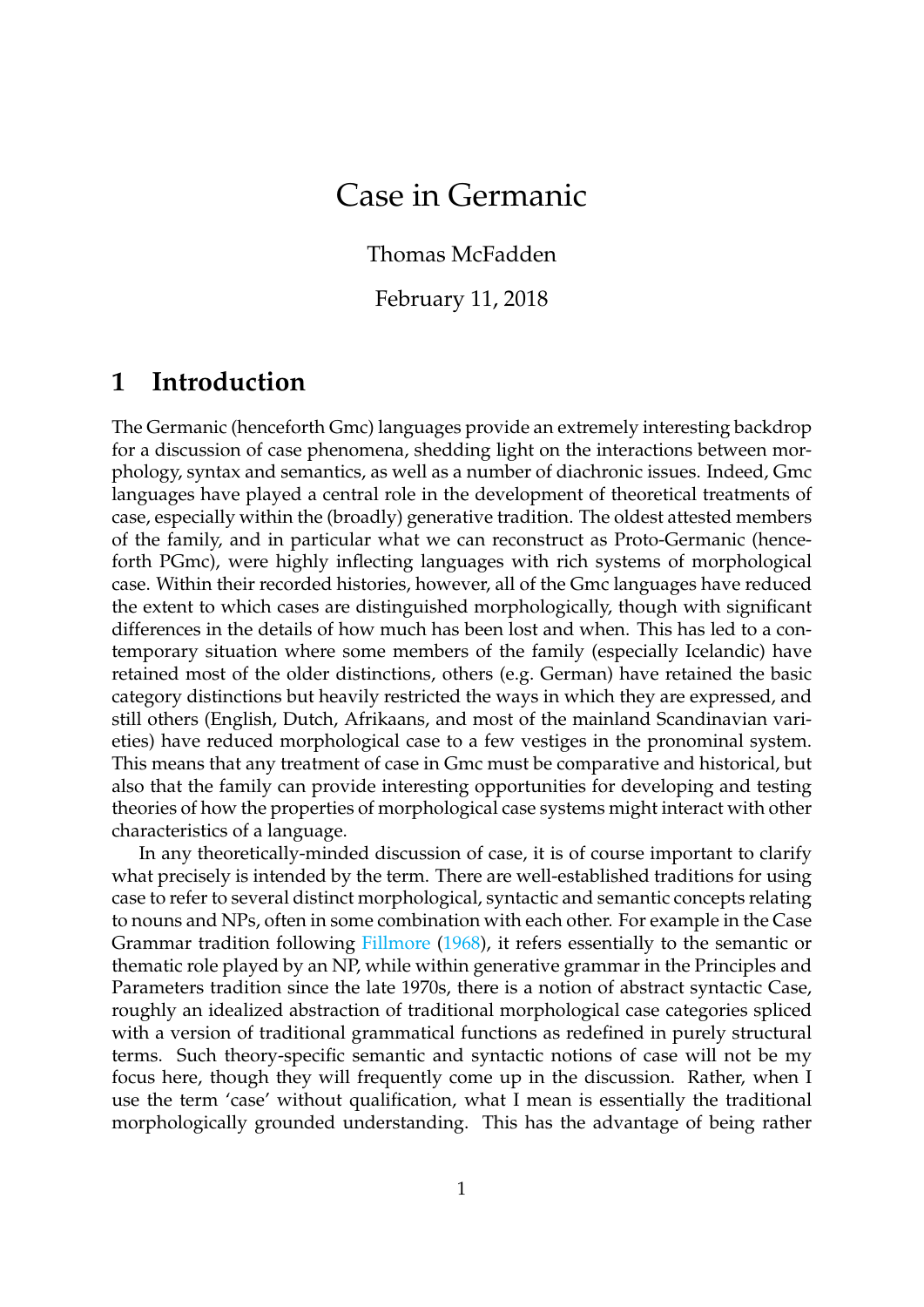more theory-neutral, which allows me to delineate the subject matter in a relatively uncontroversial way and provides a simple basis for setting up comparisons.

Typologically speaking, the Gmc languages, both historical and contemporary, uniformly show nominative-accusative patterns of case marking, apparently inherited from Proto-Indo-European (henceforth PIE), with no hints of ergative-absolutive or any other case systems. Case markers in Gmc generally take the form of inflectional suffixes, usually fusional markers also indicating number, information about inflectional class and (indirectly) gender, sometimes complemented by semi-regular mutations of the stem to which they are applied (i.e. Umlaut). In the pronouns and demonstratives, case marking often involves a mixture of suffixation and stem suppletion. The morphological details of case inflection can thus be quite complex, especially in the older and more conservative languages. For relevant details, see Nübling (this volume).

The remainder of this chapter is organized as follows. In Section [2,](#page-1-0) I will discuss the different case inventories found in the various Gmc languages, starting with the six-case inventory that can be reconstructred for PGmc and working my way down to the successively smaller inventories and ultimately the (near) loss of case in some of the modern languages. This will include the necessary presentation of the relevant morphological details and basic discussion of the diachronic developments that lead from one inventory to another. Section [3](#page-6-0) will be concerned with the distribution of the different cases in each language across grammatical environments, i.e. how the various cases are 'assigned'. Of central importance here will be questions of how the distribution of the cases is determined by and related to details of the syntactic structure, the lexical identity of verbs and other predicates, and semantic issues. Then in Section [4](#page-17-0) I will turn to a number of interesting empirical and theoretical questions about how case interacts with other grammatical phenomena in the Gmc languages. The issues here arise in any language with case marking, but the patterns observed in the Gmc languages have played an outsized role in theoretical discussions of case. Picking up from the discussion of how the cases are distributed, we will turn to the long-standing question of how case interacts with grammatical functions and in particular the existence of oblique subjects and the notion of quirky case. This will lead into a more general discussion of how morphological case interacts with syntax, including ideas of abstract Case and how richness of morphological marking may influence other syntactic properties of a language.

#### <span id="page-1-0"></span>**2 Inventories**

PGmc, as best we can reconstruct it, had at least 6 morphologically distinct cases.<sup>[1](#page-1-1)</sup> We can exemplify these with singular forms of the word for 'day' (a masculine *a*-stem) and 'deed' (a feminine *i*-stem), following the reconstruction of [Ringe](#page-25-0) [\(2006\)](#page-25-0).<sup>[2](#page-1-2)</sup> Morpho-

<span id="page-1-1"></span><sup>&</sup>lt;sup>1</sup>It is also plausible that a distinct locative had not yet fallen together with the dative and/or the instrumental, but the evidence is equivocal at best. See [Ringe](#page-25-0) [\(2006\)](#page-25-0), [Ringe and Taylor](#page-25-1) [\(2014,](#page-25-1) especially p. 379) and [Harðarson](#page-23-1) [\(2017\)](#page-23-1) for discussion.

<span id="page-1-2"></span> $2$ As is standard in historical linguistics, the asterisk preceding a form here indicates that it is reconstructed. PGmc was spoken by a pre-literate society, thus everything we know about the language has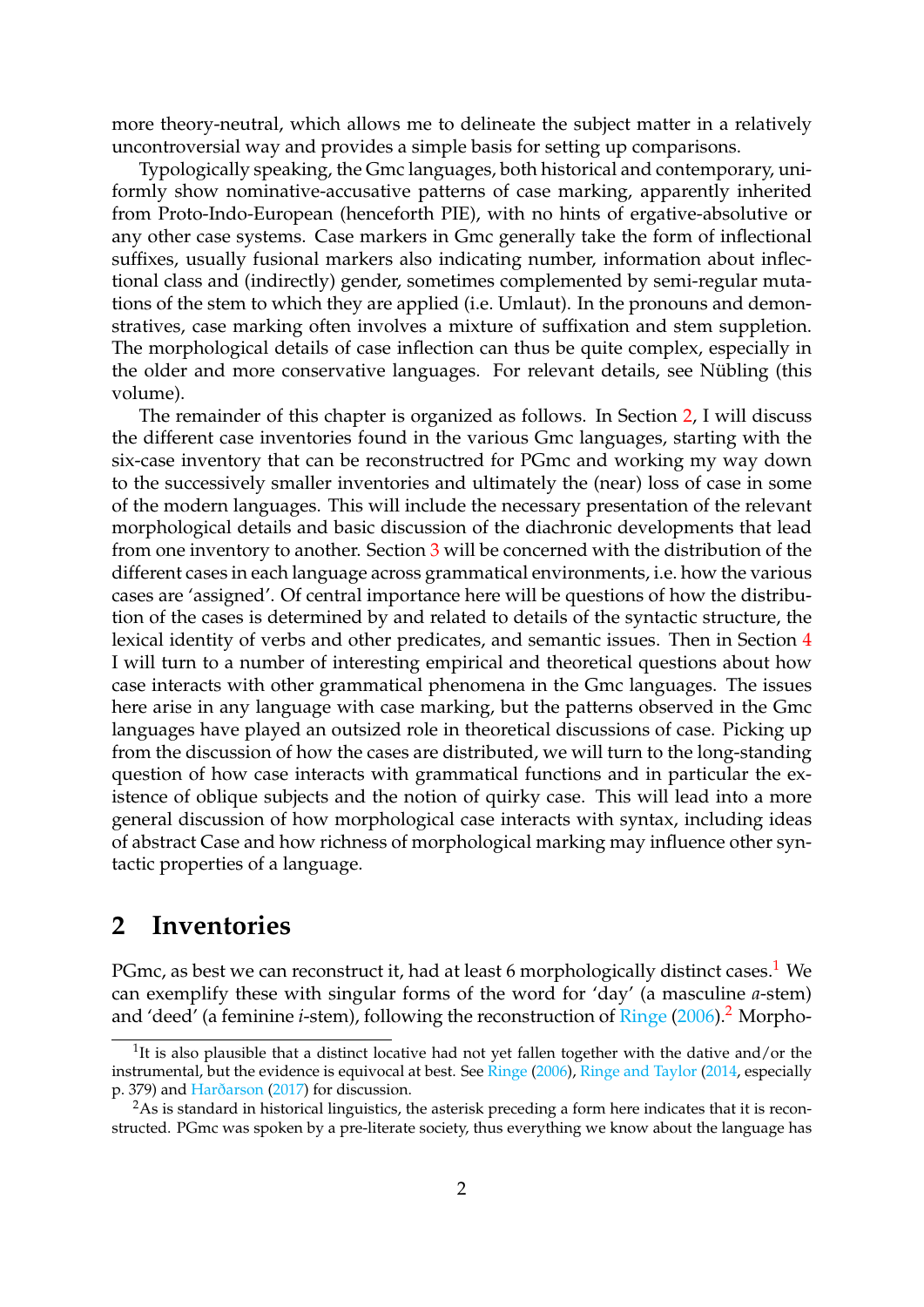|                 | 'day'  | 'deed' |
|-----------------|--------|--------|
| Nominative      | *dagaz | *dēdiz |
| <b>Vocative</b> | *dag   | *dēdi  |
| Accusative      | *daga  | *dēdį  |
| Genitive        | *dagas | *dēdīz |
| <b>Dative</b>   | *dagai | *dēdī  |
| Instrumental    | *dagō  | *dēdī  |

<span id="page-2-0"></span>Table 1: PGmc 'day' and 'deed'

logical case distinctions were clearly marked in PGmc on nouns, adjectives, pronouns, demonstratives and numerals up to four, though the details in *how* they were marked in these categories differ considerably. Already in PIE, the pronouns in general had their own special inflection which differed in several points from the nominal inflection, including not just distinct sets of case endings but also rampant suppletion and other irregular stem alternations. As for the adjectives, in PIE their inflection had been essentially identical to that of nouns, but in the prehistory of PGmc, it underwent significant modifications. First, every adjective gained the ability to alternate between two distinct inflectional classes — the so-called 'strong' and 'weak' inflections — with the choice being sensitive to the definiteness of the NP. Second, the strong adjective forms began to diverge considerably from the originally identical strong noun forms by taking over distinctly pronominal case and number endings (see [McFadden,](#page-24-0) [2003](#page-24-0) [\[2009\];](#page-24-0) [Ringe,](#page-25-0) [2006;](#page-25-0) [Ratkus,](#page-25-2) [2015\)](#page-25-2). This is relevant for our concerns primarily in that the innovative case-number endings of the strong inflection were morphophonologically more substantial than the original nominal ones (compare e.g. masculine singular accusative strong adjective \*-*an*<sup> $\bar{p}$ </sup> to nominal \*-*a*). They were thus more resistant to loss, so that in many Gmc languages certain case distinctions have held on longer in adjectives than in nouns. See Nübling (this volume) for more details.

Even though the PGmc case system was robust, a non-trivial number of syncretisms can already be observed. For example, dative and instrumental are syncretic in the inflection of 'deed', and nominative and accusative are systematically syncretic in neuters throughout the language. Furthermore, the case system of PGmc was already a reduction compared with PIE, which had distinguished at least 8 cases including an ablative and a locative. A gradual reduction in the number of distinct case categories is characteristic of the further development of Gmc, and in fact none of the actually attested languages distinguishes all six cases. Many of the older languages distinguish five, but differ in which one they have lost. There are four cases which all retain nominative, accusative, genitive and dative — and which remain as a relatively stable core for a considerable amount of time. Gothic has lost the instrumental, having assimilated it to the dative, but preserves the vocative quite clearly. The West Gmc languages have all lost the vocative by the time of their earliest attestations, but maintain distinct instrumental forms, at least in certain masculine and neuter paradigms. The situation in North Gmc is a bit more complicated. The earliest stage attested in the early Runic inscriptions is quite fragmentary, and there is disagreement over whether

been reconstructed on the basis of evidence from its attested daughter languages.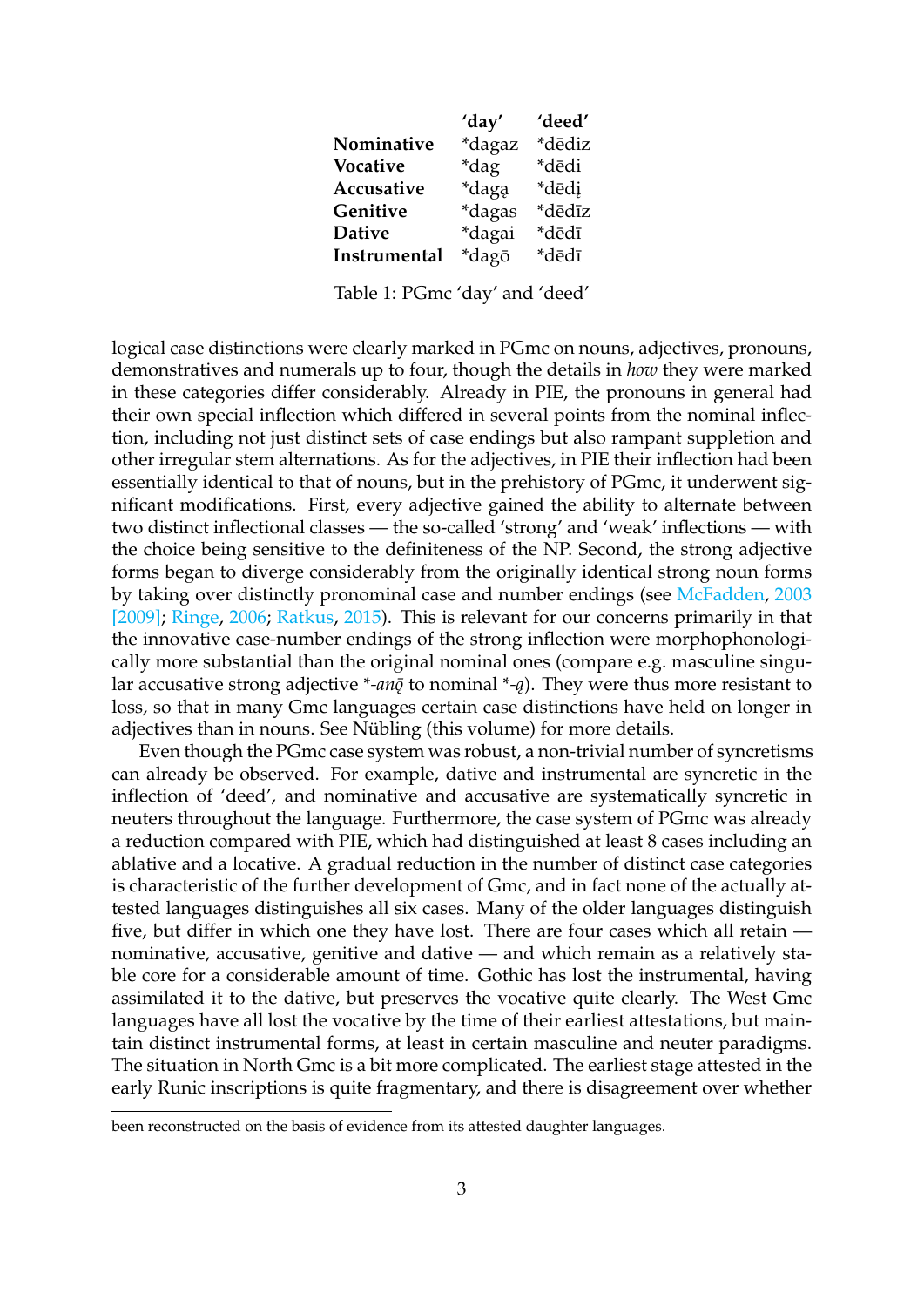certain forms should be interpreted as vocatives or not [\(Nielsen,](#page-25-3) [1998\)](#page-25-3). By the time of the rather well-attested Old Icelandic (OIce), the vocative is gone. The instrumental is also no longer distinguished from the dative but has left behind clear traces, e.g. in the shape of certain neuter dative forms and in a number of otherwise surprising uses of the dative in modern Icelandic. $3$ 

The older languages also maintain case-inflectional distinctions on all of the categories where these were marked in PGmc. However, the overall frequency with which the full number of case distinctions available in a language as a whole are in fact expressed by particular forms is already significantly reduced compared to the Protolanguage. Take e.g. the Old English (OE) forms in Table [2,](#page-3-1) descended from the PGmc ones in Table [1.](#page-2-0) The vocative has disappeared entirely from the language, and the in-

|               | 'day' | 'deed' |
|---------------|-------|--------|
| Nominative    | dæg   | dæd    |
| Accusative    | dæg   | dæd    |
| Genitive      | dæges | dæde   |
| <b>Dative</b> | dæge  | dæde   |
|               |       |        |

<span id="page-3-1"></span>Table 2: OE 'day' and 'deed'

strumental is no longer distinguished in the nouns. Furthermore, nominative and accusative, while distinguished with some nouns, have become syncretic for these two, and genitive and dative have fallen together for 'deed'. Indeed, while the four cases are still distinguished by noun inflection as whole, there is no individual noun in the language that distinguishes all of them. More distinctions are found in the OE adjectives, at least in the strong inflection. In fact, the masculine singular has distinct forms for all five cases including the instrumental. However, even here fewer distinctions are made in the the other genders and the plural, and the weak adjective declension has undergone quite massive syncretism. The case system is most extensively preserved in the pronouns, and especially in the demonstratives, exemplified in Table [3,](#page-3-2) though even here clear reductions relative to the Proto-language can be discerned. OE

|   | Sg              |     |      |              |
|---|-----------------|-----|------|--------------|
|   | M               | N   | F    |              |
| N | sē              | þæt | sēo  | þā           |
| A | bone bæt        |     | þā   | Бā           |
| G | þæs             |     | þære | <b>b</b> āra |
| D | þæm             |     | þære | þæm          |
|   | $b\bar{y}/b$ on |     | þære | þæm          |

<span id="page-3-2"></span>Table 3: OE simple demonstrative/definite article

can stand in reasonably well as a model for most of the older Gmc languages. The details of where exactly clear distinctions are to be found differ quite widely across the languages, but the overall patterns are remarkably similar.

<span id="page-3-0"></span><sup>&</sup>lt;sup>3</sup>See [Barðdal,](#page-22-0) [2001;](#page-22-0) [Svenonius,](#page-26-0) [2002;](#page-26-0) [Thráinsson,](#page-26-1) [2007](#page-26-1) for some relevant discussion of 'instrumental' uses of the dative in Modern Icelandic.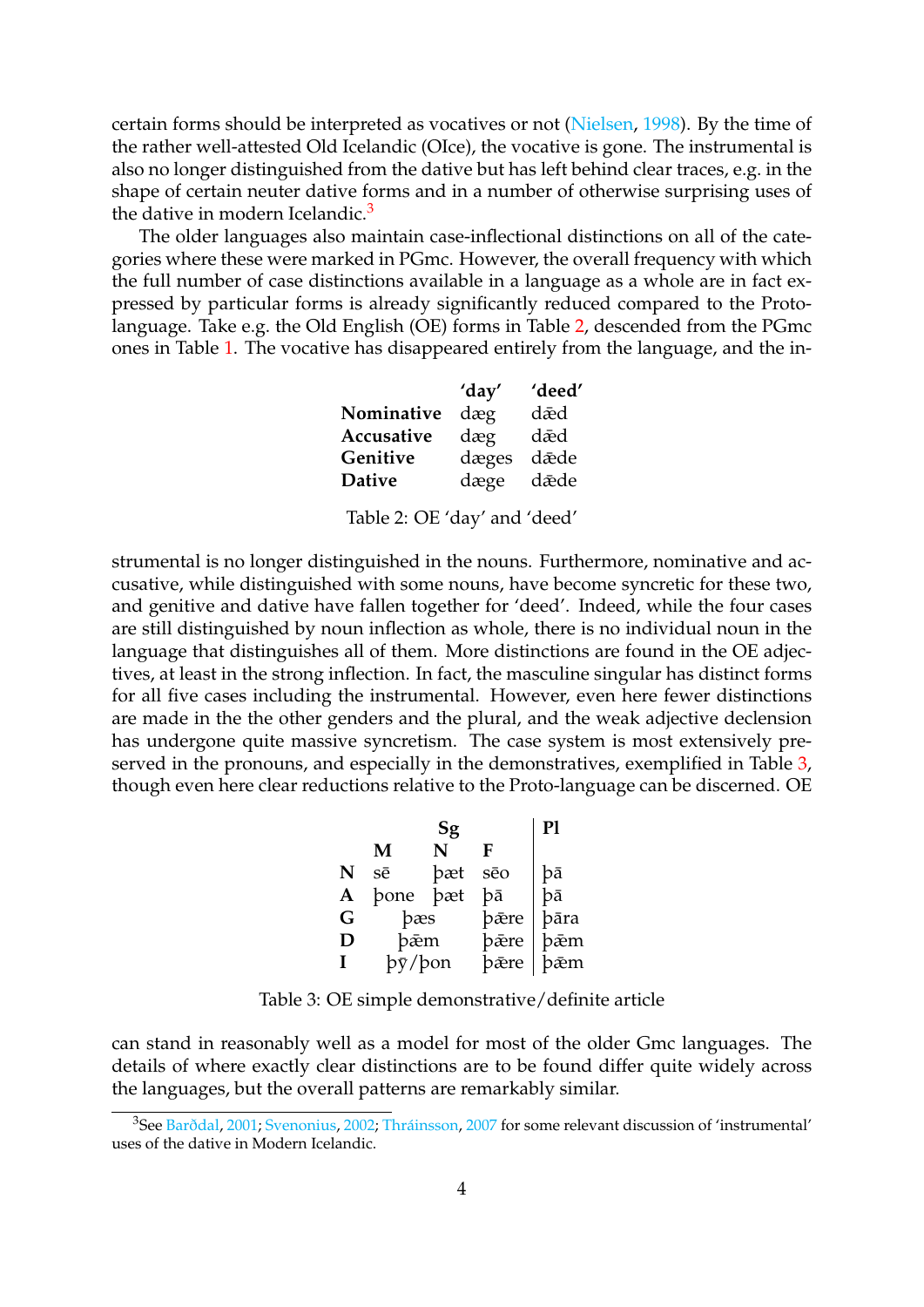Significant divergences among the languages first appear later in the Middle Ages. Though the timing for the various stages of the development, a similar diachronic pattern can be discerned across all of the languages (with the possible exception of Icelandic) — a gradual but persistent weakening and ultimately reduction of case distinctions. Initially, this amounts to an increase in the incidence of syncretism on individual word forms, with retention of the distinctions in a language as a whole. This development typically hits the nouns earliest and hardest, then the adjectives, and only in the last stages the pronouns and demonstratives, with the result that, during intermediate periods, the case of an NP as a whole will often still be clearly identifiable by summing up the various bits of information contributed by its different parts. As an example, consider the NP *der besten Spieler* in Modern German. The form of the definite article *der* could be masculine singular nominative, dative or genitive singular feminine, or genitive plural; *besten* 'best' in this context could be anything but nominative singular of any gender or accusative singular neuter; the noun *Spieler* 'player' is itself masculine, and its form could be anything but a genitive singular or dative plural. Each of these three word forms is thus multiply ambiguous for case, but the three together as one NP can only be genitive plural ('of the best players'). In the more advanced stages of this development, as distinctions disappear even in pronouns and demonstratives, the case categories as a whole begin to collapse, and the system is reduced from four to three and then two cases, and in some of the languages arguably to a complete loss of morphological case.

Let us consider some specific examples of these stages of development. Standard German presents a straighforward example of the first intermediate stage. The four central cases are still distinguished, but the categories where distinctions are marked have been heavily reduced, and syncretism has increased significantly. Very few distinctions are now marked on nouns themselves, as seen in Table [4.](#page-4-0) Distinctions have

| 'day'        |                | 'cow' |                                  |
|--------------|----------------|-------|----------------------------------|
| Sg           | P <sub>1</sub> | Sg    | P1                               |
| Tag          | Tage           |       | Kuh Kühe                         |
| Tag          |                |       |                                  |
| <b>Tages</b> | Tage           |       | Kuh Kühe                         |
| Tag          |                |       |                                  |
|              |                |       | Tage Kuh Kühe<br>Tagen Kuh Kühen |

<span id="page-4-0"></span>Table 4: German 'day' and 'cow'

also been mostly lost in the numerals beyond 'one' and reduced to the bare minimum in the weak adjective inflection. Case marking is, however, alive and well in the pronouns, the strong adjectives and especially the demonstratives. Even in these categories, however, far fewer than the full set of potential distinctions are actually made. The nominative/accusative distinction is especially tenuous, restricted entirely to the masculine singular and the personal pronouns. This situation, where the four-case system is preserved, but only barely, is characteristic of historical stages of several of the other Gmc languages, including late OE/early Middle English (ME), Middle Dutch and late Medieval forms of the mainland Scandinavian languages.

The next stage can be exemplified with Yiddish, many modern German dialects, transitory stages of ME and many Scandinavian varieties. This is when one of the four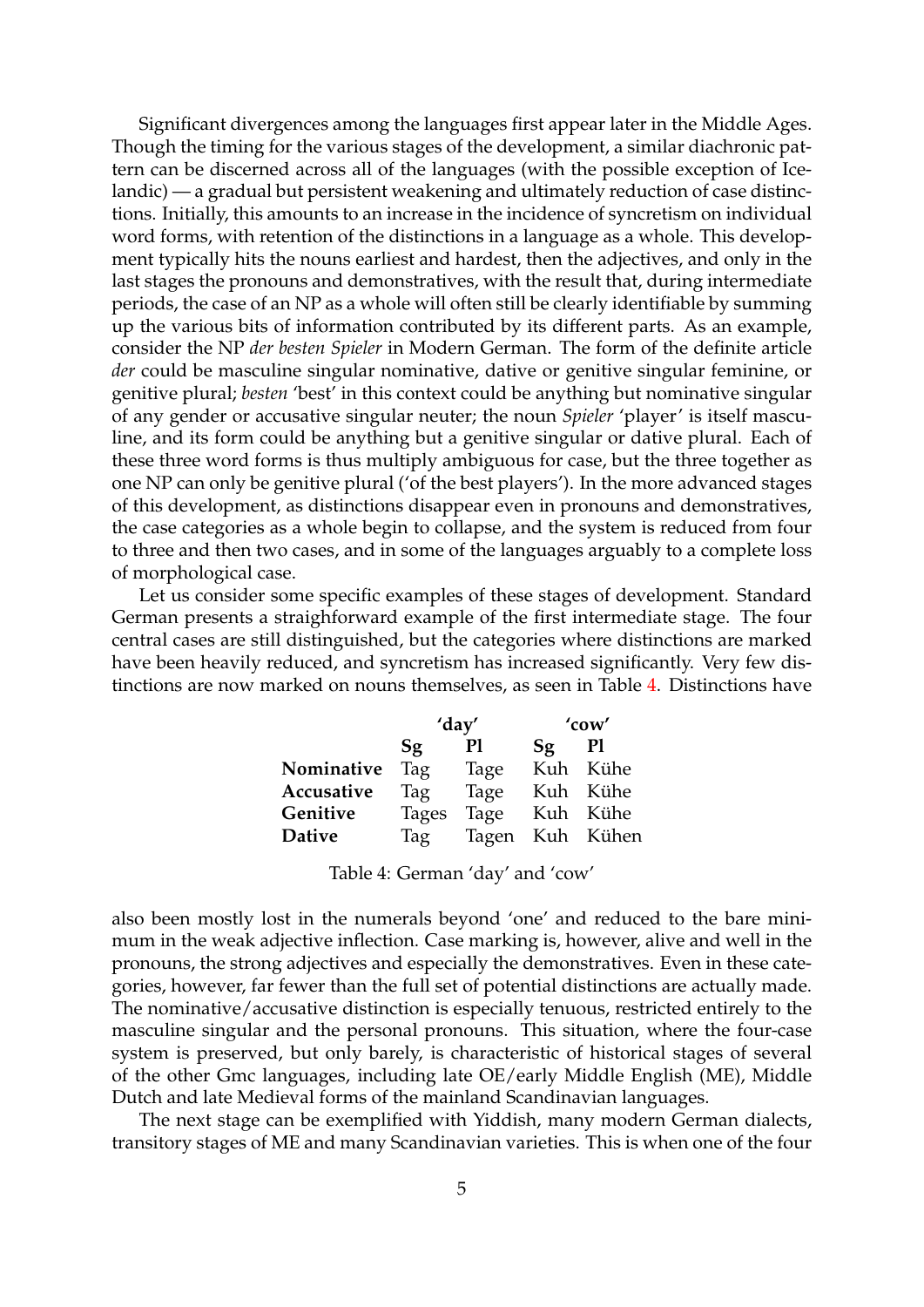core cases ceases to be a productive part of the grammar, yielding a three-case system. In most of the languages it seems to have been the genitive which was lost first. In Yiddish, for example, similar patterns to those found in the closely related German are found in the pronouns, strong adjectives and demonstratives, but only for these three cases, and only a very small class of nouns still make any distinctions at all [\(Jacobs,](#page-24-1) [2005\)](#page-24-1). Faroese also seems to be moving in this direction, as the use of its genitive is increasingly restricted [\(Thráinsson et al.,](#page-26-2) [2004\)](#page-26-2). It should be noted here that there are some complications regarding the status of the genitive in several of the modern languages, including English, Mainland Scandinavian, Yiddish, and colloquial German as well as many of its dialects. Forms that are in some sense the descendants of older clear genitives persist in these languages, but demonstrate peculiar behaviors suggesting that they should no longer be analyzed as true case marking. For example, English has generalized the suffix *'s* — historically the genitive singular of a large and productive class of masculines and neuters — to be a general possessive marker with nouns of all kinds. However, it is clearly no longer a nominal case suffix, but rather a phrasal affix or clitic on the entire nominal phrase, as shown by  $(1)$ :

<span id="page-5-0"></span>(1) I really like [the woman over there]'s theory.

In colloquial German, an *-s* suffix has similarly spread from masculines and neuters to appear on feminines as well, but is largely restricted to names and name-like nominals and shows distinct syntactic behavior from the uncontroversial genitives of the modern standard language. $4$  This suggests that in these languages, the relevant suffixes no longer signal a general genitive case, but rather specific possessive structures.

The next distinction to be lost is that between accusative and dative. In English this occurred over the course of approximately two hundred years in the ME period, with significant differences between dialects, as chronicled in great detail by [Allen](#page-22-1) [\(1995\)](#page-22-1). In Mainland Scandinavian it happened significantly later, in most dialects by 1500 or 1600, though distinctly dative forms are retained even now in a significant number of varieties of Swedish and especially Norwegian (see [Eyþórsson et al.,](#page-23-2) [2013](#page-23-2) and references there). In a number of German dialects we can observe this change in progress. [Merkle](#page-25-4) [\(1993\)](#page-25-4), e.g., describes details of the collapse of some dative and accusative forms in Bavarian. [Yager et al.](#page-27-0) [\(2015\)](#page-27-0) explore interesting developments in Heritage German varieties, where the dative is not so much being lost as being repurposed in a way reminiscent of differential object marking. Note that the form retained as the collapsed oblique of a given word in a given language is sometimes what was historically the accusative and sometimes what was the dative. In English, e.g., oblique forms for animates like *him* and *her* generally go back to old datives, whereas those for inanimates like *it* and *what* reflect old accusatives.

The reduction to a two-case system, where a nominative is distinguished from a general oblique, has generally been accompanied in the Gmc languages by a radical reduction in the categories where case distinctions are expressed. Thus the Mainland Scandinavian languages, English, Dutch and Afrikaans have all completely eliminated case-marking in nouns, adjectives, articles and numerals. The only place where nominative and oblique are distinguished is in the pronouns, and even here this has gener-

<span id="page-5-1"></span><sup>&</sup>lt;sup>4</sup>Yiddish shows a pattern — what [Jacobs](#page-24-1) [\(2005\)](#page-24-1) refers to as the possessive — that is similar in its abstract outlines, but a bit more complex in the morphological details.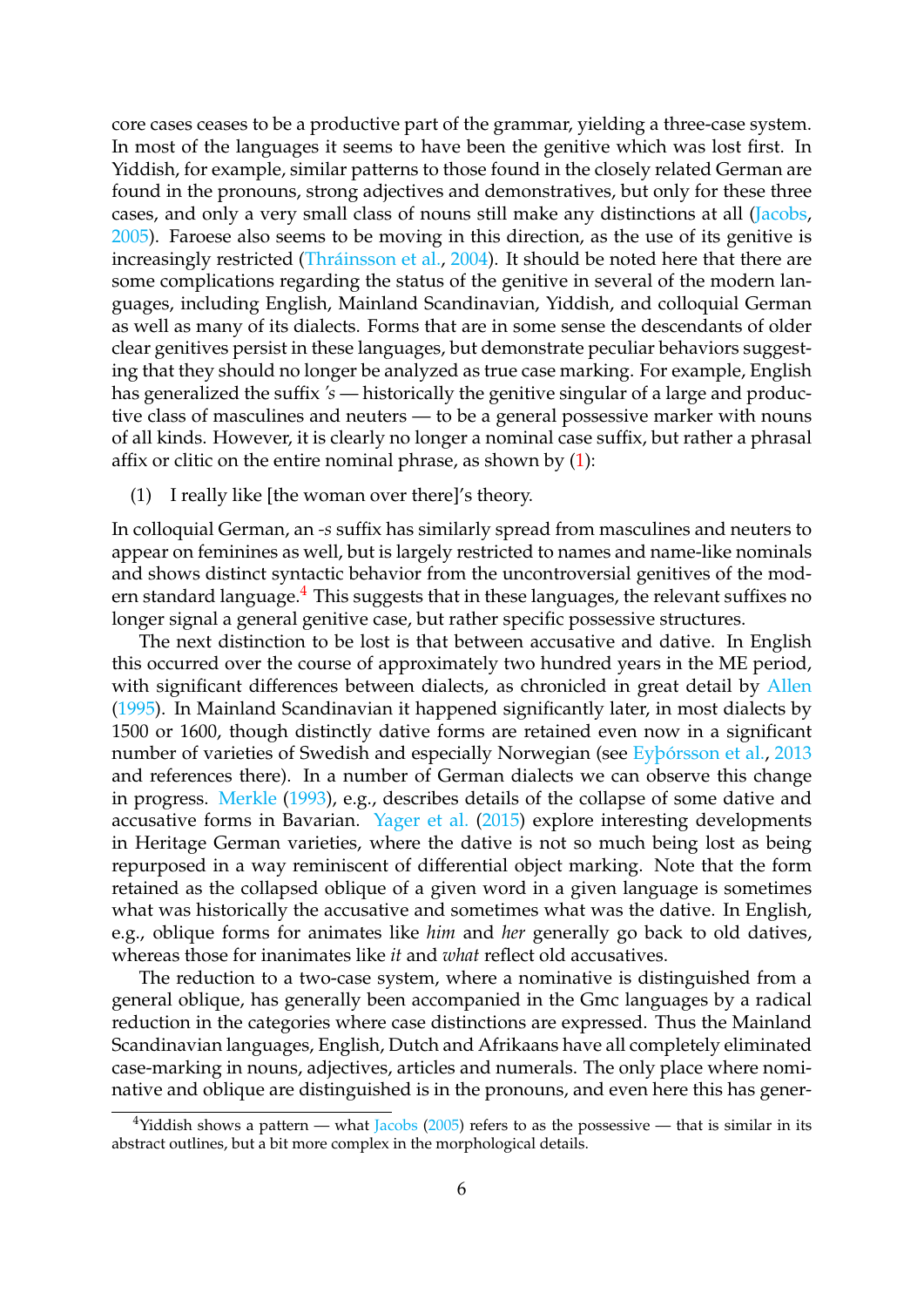ally been restricted to the personal pronouns, relative pronouns, demonstratives and *wh*-pronouns having become indeclinable.Such heavily reduced patterns are sometimes referred to by the term **vestigial case** or **impoverished case**. Logically speaking, an even further reduction is of course possible, where the nominative-oblique distinction is given up, and a language simply ceases to have morphological case. Now, all Gmc language that I am aware of continue to have distinct forms of at least some pro-nouns that historically reflect case distinctions.<sup>[5](#page-6-1)</sup> However, in some of the vestigial case languages, including at least English, Danish and some Norwegian varieties, it can be argued that the contrasts here no longer really involve case (see especially [Parrott,](#page-25-5) [2007,](#page-25-5) [2009\)](#page-25-6). The arguments are based on the distribution of the different forms, thus I postpone discussion to Section [3.](#page-6-0)

Our understanding of the causes for this pattern of gradual loss of case distinctions remains surprisingly incomplete. The traditional and perhaps still most popular idea is that it was driven primarily by regular phonological developments which predictably obliterated most of the case distinctions via reductions of the unstressed final syllables that contained the various endings (see [Trask,](#page-26-3) [1996;](#page-26-3) [Blake,](#page-22-2) [2001;](#page-22-2) [Dels](#page-23-3)[ing,](#page-23-3) [2002,](#page-23-3) for representative presentations). However, while it is uncontroversial that certain case markers would have disappeared due to the operation of well established sound laws, phonological change cannot explain the loss of case distinctions on its own. There are several distinctions in the individual languages that should have remained intact after all known regular sound changes, yet were lost anyway. E.g., as discussed above, the genitive has been lost as a productive case in many German dialects, but there are no sound changes operating in these dialects that would have deleted the final *-s* characteristic of masculine and neuter genitive markers in the language. The fact that the genitive is so clearly on the retreat must, thus, have a non-phonological explanation. Figuring out what such non-phonological causes there might have been for the gradual dismantling of case distinctions in the Gmc languages turns out to be rather difficult. [Barðdal](#page-22-3) [\(2009\)](#page-22-3) and [Enger](#page-23-4) [\(2013\)](#page-23-4) offer extensive and convincing critiques of traditional proposals, especially the purely phonological ones, though their own alternative proposals remain largely suggestive. What exactly has driven the consistent reduction of the case systems of the Gmc languages must thus still be regarded as an open question.

## <span id="page-6-0"></span>**3 Distributions**

Let us now consider how the various cases discussed above are employed in the Gmc languages. I cannot hope to cover the distinct details of all of the historical stages of the various languages, and so I will focus here on a few representative snapshots. Let us start with a brief, pre-theoretical description of what the 6 cases must have been used for in PGmc. Since PGmc is prehistoric, and we care here about abstract patterns rather than specific forms, I will use English examples, annotated with the cases that would be expected. The nominative was the unmarked case for subjects in prototypical finite clauses, and for nominals predicated of the subject [\(2\)](#page-7-0). The vocative was

<span id="page-6-1"></span> $5$ I am setting aside here creole languages with English or some other Gmc language as a lexifier, some of which lack such distinctions.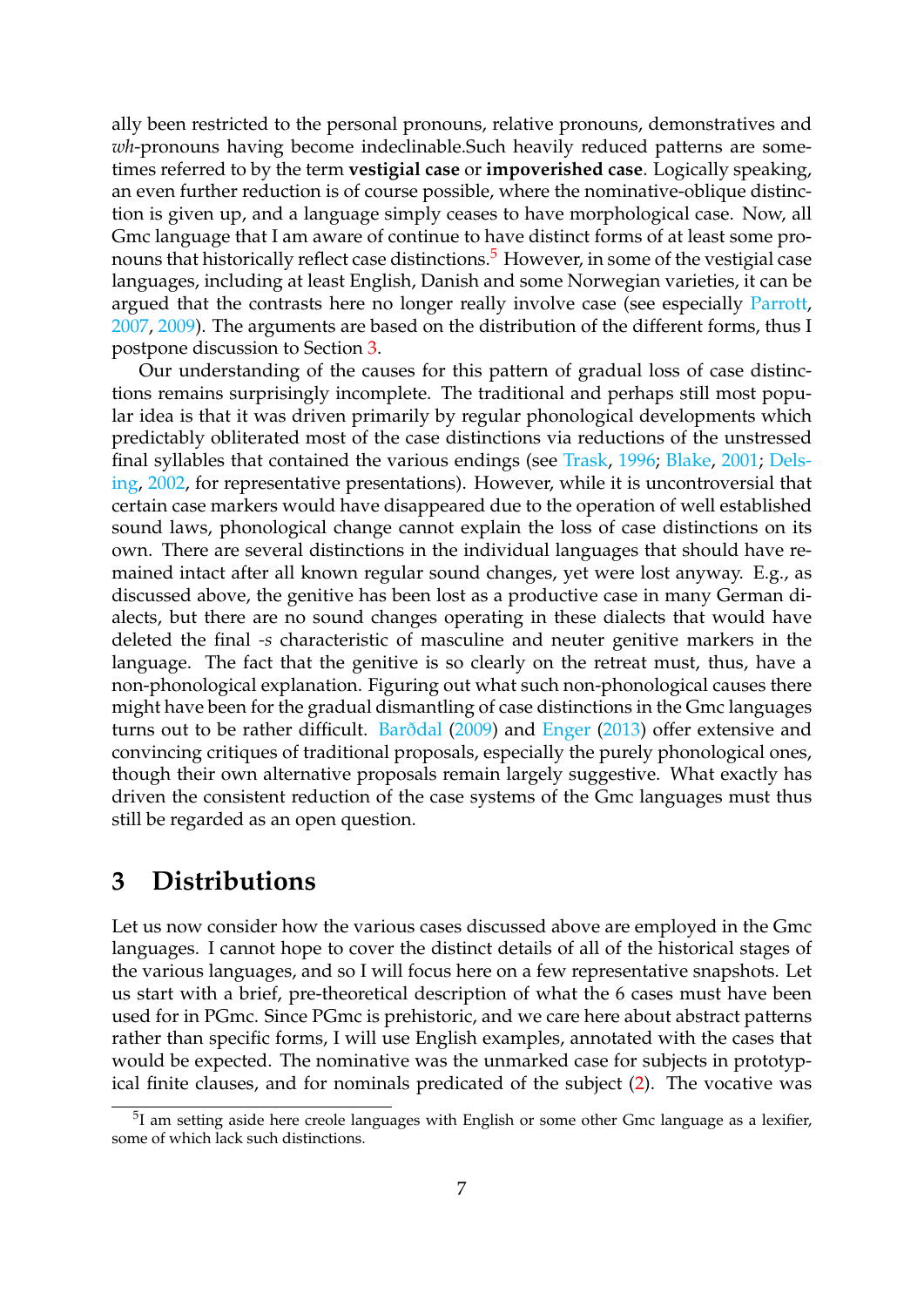used for direct address [\(3\)](#page-7-1). The accusative was the unmarked case for direct objects and was used for certain adverbial relations, including those describing extent direction notions, sometimes accompanied by prepositions [\(4\)](#page-7-2). The genitive was used to mark NPs occurring inside of other NPs, including possessors and complements of nouns, as well as for certain adverbial relations [\(5\)](#page-7-3). The dative prototypically marked experiencer, recipient and beneficiary objects, as well as various adverbial relations including locations, usually with local prepositions [\(6\)](#page-7-4). The instrumental, as its name implies, was used to mark instruments and a range of other adverbial relations, often with prepositions [\(7\)](#page-7-5).

- <span id="page-7-0"></span>(2) This tree.NOM is an oak.NOM.
- <span id="page-7-1"></span>(3) I.NOM am here, friend.VOC.
- <span id="page-7-2"></span>(4) We.NOM baked bread.ACC all day.ACC.
- <span id="page-7-3"></span>(5) Robin's.GEN child.NOM watched the baking.ACC of the bread.GEN.
- <span id="page-7-4"></span>(6) Joe.NOM baked Hannah.DAT bread.ACC in the oven.DAT.
- <span id="page-7-5"></span>(7) We.NOM sliced the bread.ACC with a sharp knife.INST.

This description covers only the broadest outlines, and the actual details will have been far more interesting. In particular, many subjects would have been accusative, dative or genitive, and objects could similarly be nominative, dative or genitive rather than accusative, with the choice depending on a combination of thematic and lexical issues. Let us move then to the actually attested languages, where these details can be explored based on real data.

The discussion will be based primarily on Modern Icelandic and German as these have been (by far) the most extensively studied and can together be taken as representative in the broad strokes of what can be found across the family. Against this background, I will then discuss interesting points of variation and deviation from these patterns in specific languages. It is generally agreed that the determination of the case of an NP, both in Gmc and cross-linguistically, depends on the interaction of syntactic, semantic and lexical factors. A first cut can be made between argument NPs and adjunct/modifer ones. Case must carry a particularly heavy load with non-argument NPs, since their relationship to the rest of the clause cannot be divined on the basis of their relationship to a selecting predicate. In languages without rich case systems, they are typically introduced by adpositions that indicate the kind of modification they are involved in. In case-rich languages, including the older Gmc ones, such essentially semantic information can instead be supplied by the choice of case, e.g. with instrumental case signalling that the NP describes the means or instrument by which an event is carried out. In such instances the semantic aspect is clearly primary, thus we typically refer to case assigned in this way as **semantic case** (see e.g. [Nikanne,](#page-25-7) [1993;](#page-25-7) [McFadden,](#page-24-2) [2004,](#page-24-2) ch. 3).

Turning to arguments, certain initial generalizations can be stated either in terms of the place of the NP within the argument structure of the verb, or in terms of its grammatical function, without reference to semantic factors or the lexical identity of the verb. These generalizations have important exceptions, which depend on semantic or lexical information (or a far more subtle syntactic analysis), but the case of the majority of argument NPs is covered by these purely syntactic or structural factors,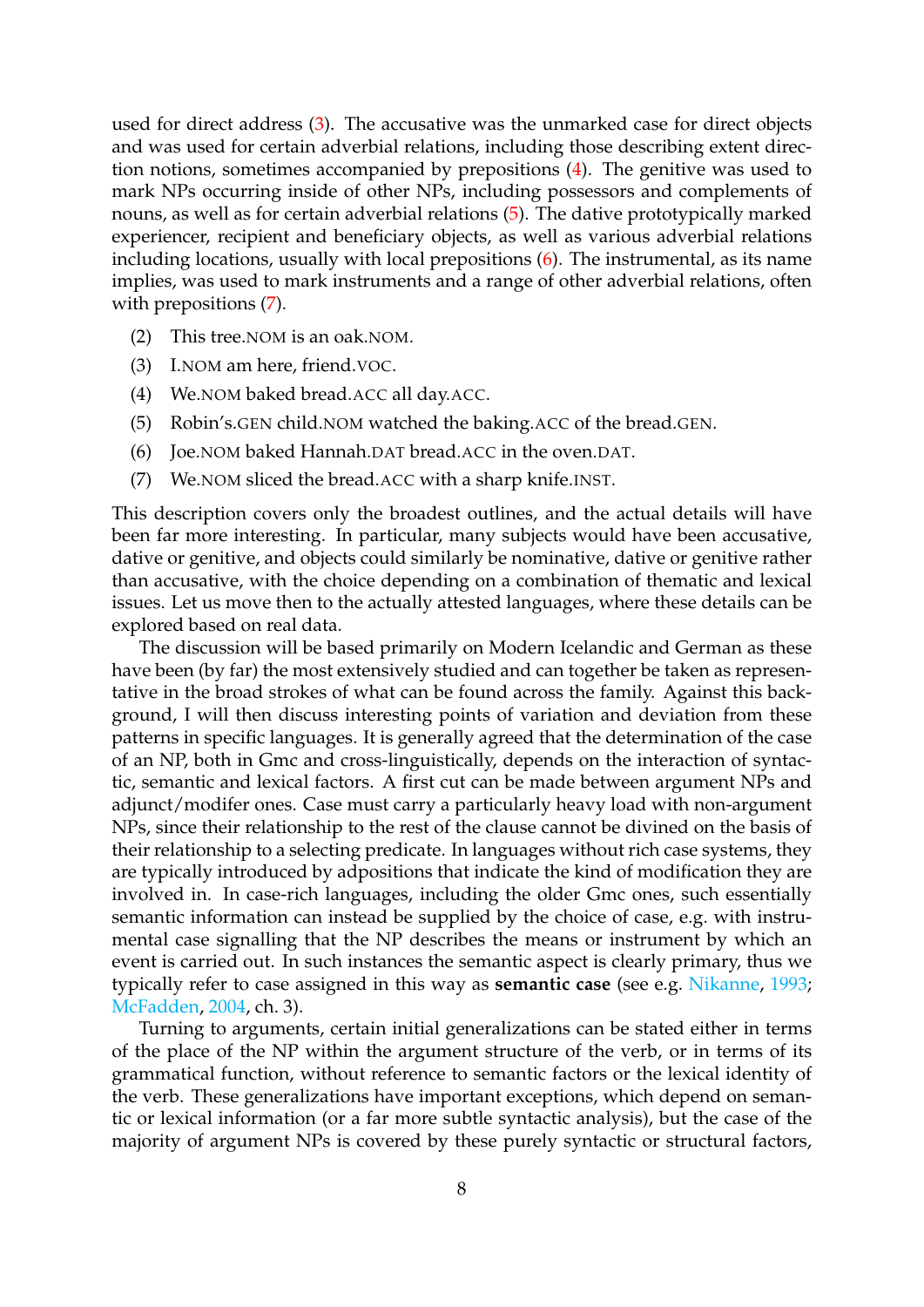which is thus usually refered to as **structural case**. There are several different ways in which the rules of structural case assignment can be stated, based on distinct theoretical conceptions of case assignment. Here I will try to abstract away from these differences and adopt a reasonably theory-neutral presentation of the basic patterns, coming back to the theoretical questions that are particularly interesting for Gmc later in this section and the next. $6$  As nominative-accusative systems, the Gmc languages have two generally agreed upon structural cases: the nominative and the accusative.<sup>[7](#page-8-1)</sup> The highest argument NP in each finite clause (what can be thought of as the subject or the thematically most prominent NP), receives the nominative. If there is an additional, lower argument NP (the object, lower in the thematic hierarchy), it receives the accusative. This means that the structural accusative case will only be assigned in clauses with at least two argument NPs, since the nominative takes precedence. Thus the sole argument of all kinds of intransitives, including passivized transitives, will receive nominative. Non-finite complement clauses introduce interesting complications. In contexts where they can have an overt subject, this often counts for case purposes as belonging to the matrix finite clause. The notional subject or highest argument of the non-finite clause then counts as being thematically lower than the highest argument of the matrix finite clause. Thus, in the German example in [\(8\)](#page-8-2), the highest argument *wir* 'we' gets nominative, while the notional subject *dich* 'you' of the non-finite clause gets accusative, as does the embedded object *deinen Aufsatz* 'your paper'.

<span id="page-8-2"></span>(8) Wir we.NOM let lassen [dich you.ACC your paper.ACC revise deinen Aufsatz überarbeiten]. 'We're going to have you revise your paper.'

Another complication arises when a predicate takes two arguments that are necessarily equated, i.e. with copulas and verbs with meanings like 'become'. In such instances, both argument NPs generally get nominative case.

An important property of structural cases, much discussed in the literature on Gmc, is their ability to alternate according to the argument structure of the clause in which they appear (see Alexiadou and Schäfer, this volume). Thus e.g. we see the accusative on the embedded subject *dich* in [\(8\)](#page-8-2) alternating with the nominative *du* in [\(9\)](#page-8-3), when the relevant clause appears is unembedded and finite. Similarly, the accusative object *deinen Aufsatz* in [\(8\)](#page-8-2) and [\(9\)](#page-8-3) becomes nominative *dein Aufsatz* under passivization in [\(10\)](#page-9-0).

<span id="page-8-3"></span>(9) Du you.NOM revise überarbeitest deinen Aufsatz. your paper.ACC 'You're revising your paper.'

<span id="page-8-0"></span> $6$ Questions of substance include the extent to which grammatical functions must be assumed to play a role, whether structural case assignment targets specific structural positions, and whether it is assigned by verbs and other heads in the clausal structure, or rather on the basis of hierarchical relationships between NPs within a structural domain. See among many others [Zaenen et al.](#page-27-1) [\(1985\)](#page-27-1); [Yip et al.](#page-27-2) [\(1987\)](#page-27-2); [Marantz](#page-24-3) [\(1991\)](#page-24-3); [Wunderlich](#page-27-3) [\(1997\)](#page-27-3); [Reuland](#page-25-8) [\(2000\)](#page-25-8); [Stiebels](#page-26-4) [\(2002\)](#page-26-4); [McFadden](#page-24-2) [\(2004\)](#page-24-2); [Sigurðsson](#page-26-5) [\(2006\)](#page-26-5); [Baker and Vinokurova](#page-22-4) [\(2010\)](#page-22-4); [Baker](#page-22-5) [\(2015\)](#page-22-5); [Levin and Preminger](#page-24-4) [\(2015\)](#page-24-4); [Baker and](#page-22-6) [Bobaljik](#page-22-6) [\(to appear\)](#page-22-6)

<span id="page-8-1"></span> $7$ Ergative-absolutive and other systems work differently, though the building blocks involved are arguably the same (see e.g. [Stiebels,](#page-26-4) [2002;](#page-26-4) [Baker,](#page-22-5) [2015\)](#page-22-5).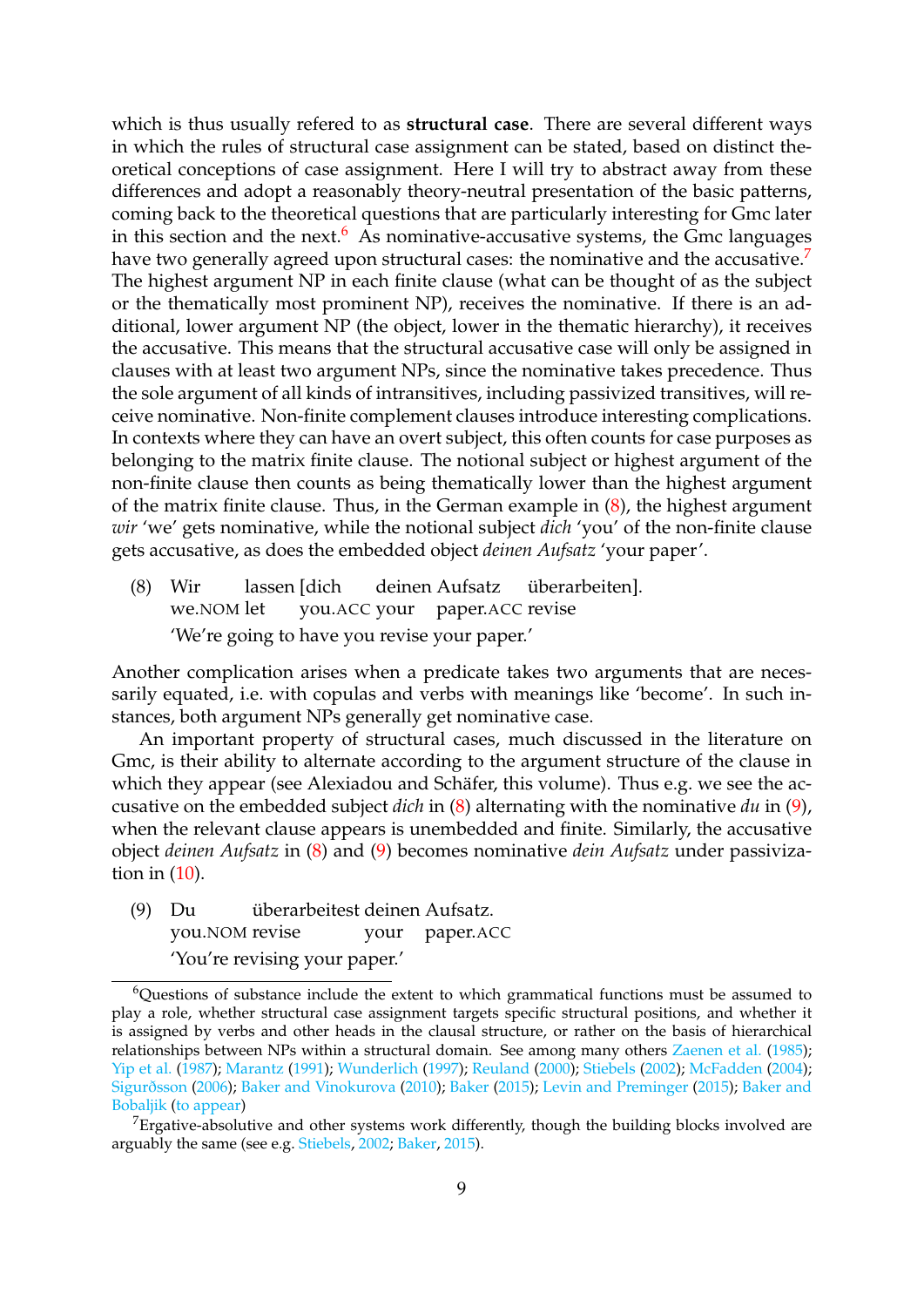<span id="page-9-0"></span>(10) Dein Aufsatz your paper.NOM becomes revised wird überarbeitet. 'Your paper is being revised.'

This is precisely what we should expect given the description of structural nominative and accusative above. Accusative is only assigned to an NP that is thematically and structurally lower than some other NP in the same finite clause.<sup>[8](#page-9-1)</sup> The highest NP, i.e. the subject, will always get nominative. If we do something to the argument structure of a clause to add or subtract an argument at the top, this can then affect the case of an NP below it.

Things get trickier when a simple clause has more than two arguments. By far the most common pattern in the Gmc languages is that we still have one nominative and one accusative, with the addition of a dative. However, it is not clear whether the assignment of this dative should be regarded as a structural case. First, while it's usually fairly clear in transitive clauses which of the two arguments is structurally higher, and this relative height matches reliably with the assignment of nominative and accusative, things are often more difficult with ditransitives. Even where we do have good arguments regarding the hierarchy of the arguments, we *don't* find a consistent relationship with the cases they are assigned. In German, for example, even though most ditransitive verbs involve a nominative subject above a dative object, which is in turn above an accusative object, there is also a class (including verbs like *aussetzen* 'expose') where the accusative object is higher than the dative one [\(Wegener](#page-26-6) [1991;](#page-26-6) [Haider](#page-23-5) [1993;](#page-23-5) [Meinunger](#page-25-9) [2000;](#page-25-9) [McFadden](#page-24-2) [2004;](#page-24-2) [Cook](#page-23-6) [2006;](#page-23-6) [McIntyre](#page-25-10) [2006\)](#page-25-10), and similar patterns have been reported for Icelandic (see [Thráinsson,](#page-26-1) [2007,](#page-26-1) section 4.1.2.3, with references). Case assignment in such ditransitives thus cannot be determined purely on the basis of structural hierarchy, but must make reference to other information. One option is that case assignment in such instances is simply regulated by lexical information. I.e. it would be part of the lexical specification of *aussetzen* that it assigns accusative to its higher object and dative to its lower one, while *geben* 'give' would be specified to assign case the other way around. A more interesting possibility is that case assignment in these instances is guided by semantic or thematic factors. Indeed, there are clear — if tendential — generalizations about the semantics of the arguments that will be realized as high versus low datives (see the sources cited above).

An important question then is how we should understand the assignment of these various datives theoretically. One widespread idea is that they should have a status distinct from the structural cases nominative and accusative, which are assigned on purely syntactic grounds, independent of semantic and lexical concerns. The dative, on the other hand, is regarded as an **inherent case**. It is assigned to specific arguments of specific (classes of) verbs, in a way that is independent of the presence or absence of other arguments in the same argument structure. This accounts for the fact that such inherent cases are generally unaffected by argument structure alternations like passivization, as shown by the German examples in  $(11)$ :

<span id="page-9-2"></span><span id="page-9-1"></span><sup>&</sup>lt;sup>8</sup>This is essentially the import of Burzio's Generalization [\(Burzio,](#page-23-7) [1986\)](#page-23-7), which has been incorporated into several diverse approaches to case assignment. See the contributions in [Reuland](#page-25-8) [\(2000\)](#page-25-8) for discussion.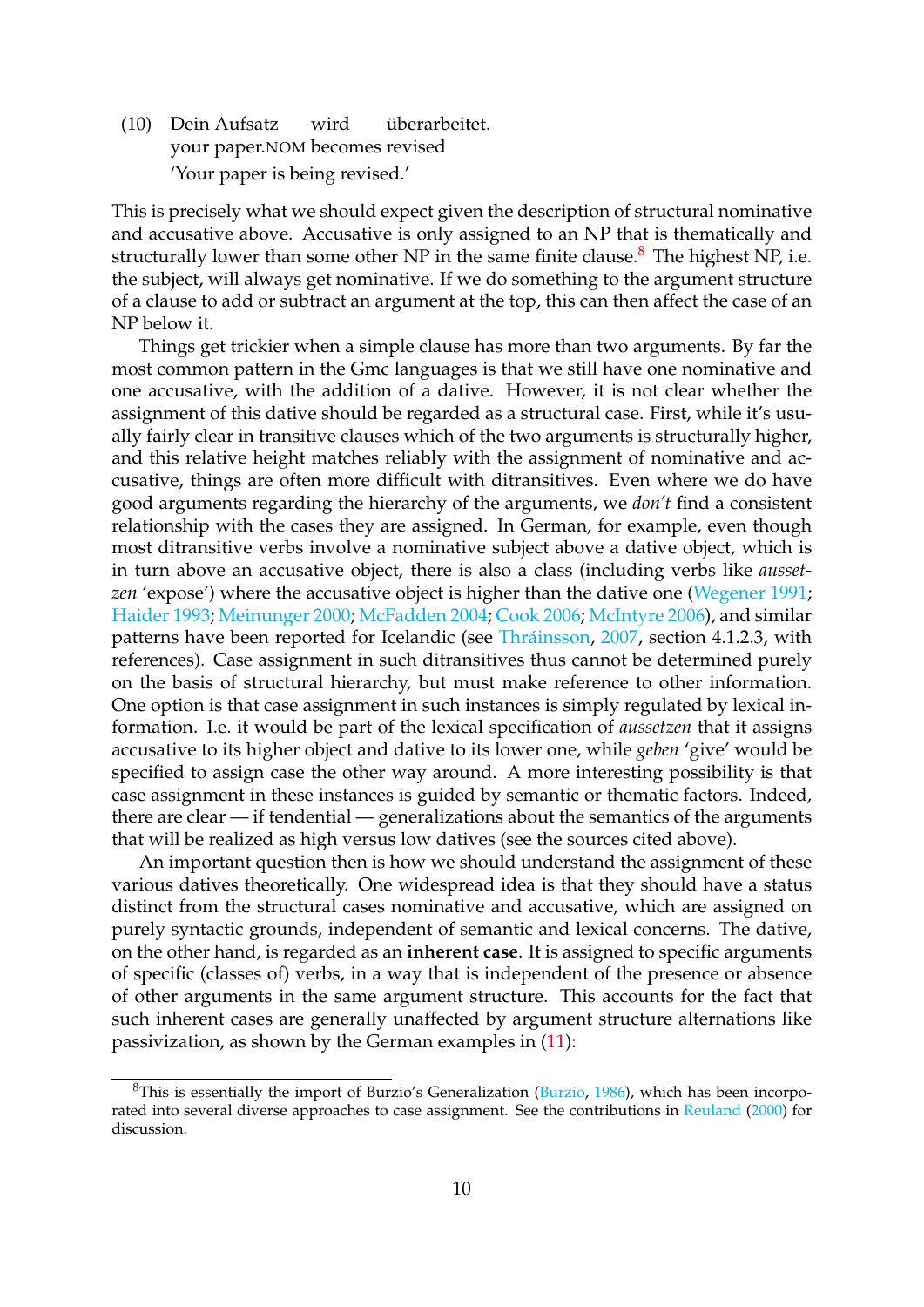- <span id="page-10-2"></span><span id="page-10-1"></span><span id="page-10-0"></span>(11) a. Die Chefin the boss-FEM.NOM believed me.DAT the report.ACC not glaubte mir den Bericht nicht. 'The boss didn't believe my report.'
	- b. Die Chefin the boss-FEM.NOM believed me.DAT not glaubte mir nicht. 'The boss didn't believe me.'
	- c. Mir me.DAT was wurde der Bericht the report.NOM not beleived nicht geglaubt. 'My story wasn't believed.'
	- d. Mir me.DAT was wurde nicht geglaubt. not believed 'I wasn't believed.'

<span id="page-10-3"></span>[\(11a\)](#page-10-0) shows a ditransitive with a nominative subject, dative indirect object and accusative direct object. The verb *glauben* 'believe' has the useful property that its accusative object can be left off, but the indirect object remains and is crucially still assigned dative, as in  $(11b)$ . If the assignment of the dative were e.g. dependent on the presence of a lower accusative argument, we would expect it to change to an accusative in this context, but it does not. We learn something else interesting if we passivize clauses with *glauben*, as in [\(11c\)](#page-10-2) and [\(11d\)](#page-10-3). Again, the dative remains dative, even though the nominative subject above it has been removed — in stark contrast to the structural accusative which, as we saw in  $(10)$  above, changes to nominative in such contexts. Indeed, an argument does become nominative in [\(11c\)](#page-10-2) as well, but it is the accusative lowest object *den Bericht* 'the report' from [\(11a\)](#page-10-0). All of this suggests that the dative is independent of and irrelevant to the assignment of nominative and accusative. This is further reinforced by [\(11d\)](#page-10-3), where we leave off the lowest accusative object *and* passivize, getting rid of the highest nominative argument, leaving just the dative argument, which remains dative. Additionally relevant here is the fact that there are a number of verbs in German, Icelandic and the various older Germanic languages which are not ditransitive and yet assign dative to an argument. Well-known examples in German include *folgen* 'follow', *gehören* 'belong to' and *helfen* 'help', shown in [\(12a\)](#page-10-4). Such structures make it especially clear that the dative is independent of any additional accusative object, and here too, passivization has no effect on the dative, as in [\(12b\)](#page-10-5).

- <span id="page-10-5"></span><span id="page-10-4"></span>(12) a. Die Chefin the boss-FEM.NOM has me.DAT helped hat mir geholfen. 'The boss helped me.'
	- b. Mir me.DAT is helped been ist geholfen worden. 'I was helped.'

The broadly agreed-upon theoretical understanding of facts like these is that the structural and inherent cases are assigned in distinct ways that render them independent of each other to a considerable extent, and furthermore that in instances where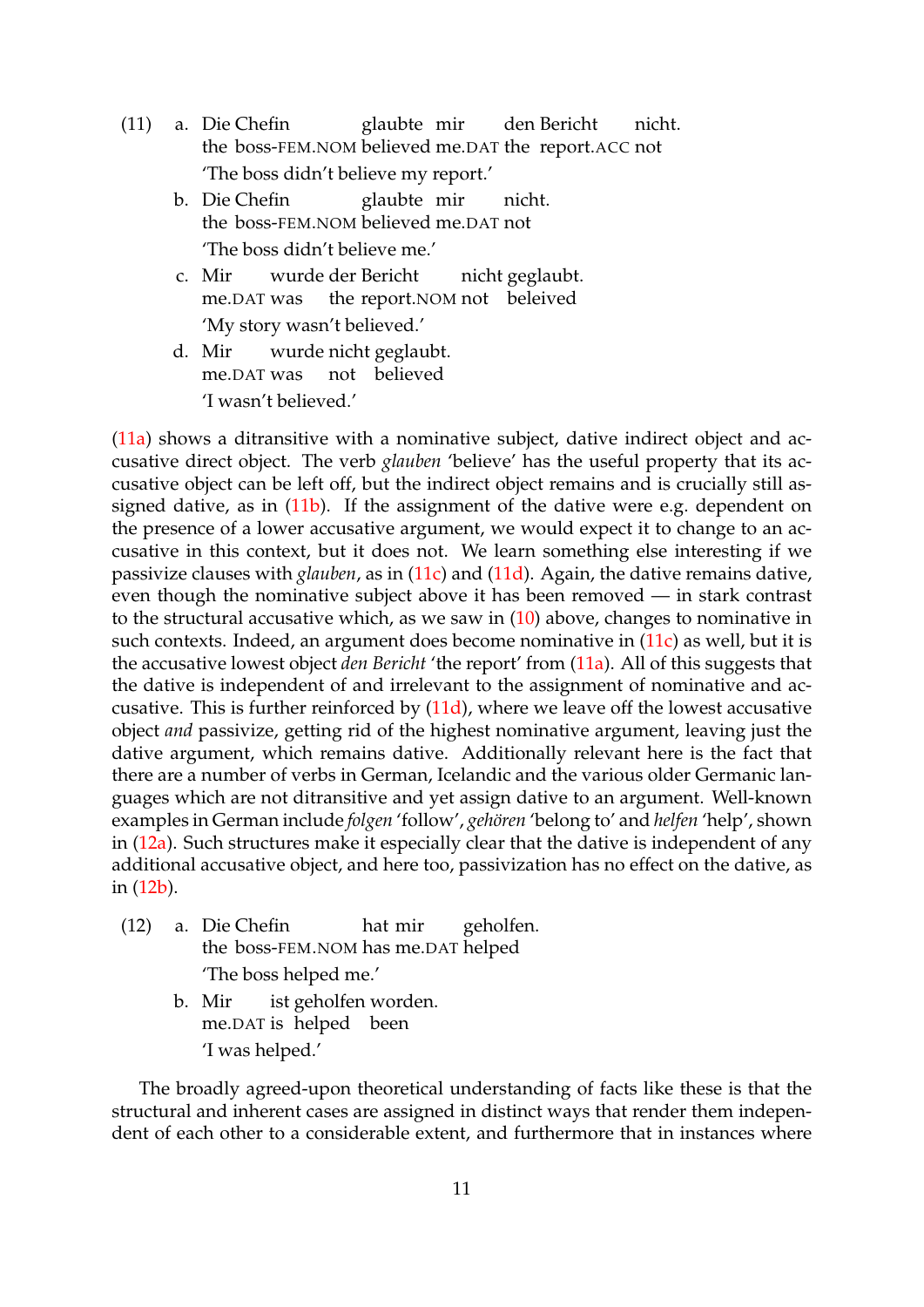the conditions for either a structural or an inherent case would be met, it is the inherent that takes precedence. The basic idea, again abstracting away from many important theoretical differences, is that any inherent cases are assigned to the various NPs first, based on their thematic relationships with particular predicates. Because they come first, they supercede any structural cases, and because they are determined by thematic relationships with predicates, they are not sensitive to other syntactic factors, including the presence or absence of other arguments, and thus will be unaffected by things like passivization. Then the rules for structural case get to apply, based on the syntactic positions and relationships with relevant functional heads of any arguments that have not received an inherent case. Due to their sensitivity to such structural relationships, the structural cases *can* be affected by things like passivization. There are several ideas about how the structural and inherent cases are kept orthogonal from each other. The Case in Tiers approach [\(Yip et al.,](#page-27-2) [1987,](#page-27-2) etc.) pursues the idea, inspired by autosegmental phonology and morphology, that they operate on distinct representational tiers, much like consonants and vowels in accounts of Semitic templatic morphology. Work in GB (e.g. [Chomsky,](#page-23-8) [1981;](#page-23-8) [Haider,](#page-23-9) [1985\)](#page-23-9) associated inherent case (however indirectly) with *θ*-role assignment, and thus with lexical heads and Dstructure, whereas structural case was independent of *θ*-roles and could be assigned at or on the way to S-structure. Some work in the Dependent Case theory tradition initiated by [Marantz](#page-24-3) [\(1991\)](#page-24-3) explores the possibility that inherent case creates a kind of structural opacity, making an NP it is assigned to invisible for the subsequent computation of structural case [Richards](#page-25-11) [\(2010\)](#page-25-11); [Baker](#page-22-5) [\(2015\)](#page-22-5); [McFadden](#page-25-12) [\(2014\)](#page-25-12).

An important question is the extent to which inherent case is predictable, e.g. based on semantic or thematic roles. The dative assigned to traditional indirect objects, in particular, shows clear and consistent semantic correlations, is mostly predictable and is typically productive.<sup>[9](#page-11-0)</sup> Simplifying a bit, if a verb takes two objects, one a theme or patient and the other a benificiary, recipient or goal, the latter will quite reliably receive dative (and the former accusative) in all Gmc languages with a solid dative-accusative distinction. Moreover, there are clear generalizations that can be made about the when the sole object of a verb receives dative rather than the expected accusative. Such datives are commonly beneficiaries (*helfen* 'help' and cognates), experiencers (*gefallen* 'please') or locations/goals (*folgen* 'follow' or *begegnen* 'run into'). Nonetheless, the correlations between cases and semantic or thematic roles are notoriously approximate. It is not even particularly difficult to find pairs of verbs with fairly close semantics but rather different case frames, e.g. German *unterstützen* 'support' takes an accusative object in contrast to the dative-assigning *helfen* 'help'.<sup>[10](#page-11-1)</sup> These facts have always been taken to show that the relationship between cases and semantic/thematic roles cannot be direct. Indeed, the traditional GB view was that inherent case was associated with *θ*-roles in that an NP could only be assigned inherent case by the lexical item that assigned its *θ*-role, but it was *not* thought that specific cases were tied to specific *θ*-roles (see [Haider,](#page-23-9) [1985](#page-23-9) for explicit and representative discussion of this issue). The quite traditional idea, then, is that inherent case — unlike the semantic case we discussed above — is not tied directly to an NP's semantics, but is assigned by the lexi-

<span id="page-11-0"></span> $9$ The discussion to follow could also be applied to inherent genitives and accusatives, but the patterns there are far less consistent and well understood, so I will leave them aside here.

<span id="page-11-1"></span><sup>&</sup>lt;sup>10</sup>See [Sigurðsson](#page-26-7) [\(2009,](#page-26-7) p. 270) for a list of similar pairs from Icelandic.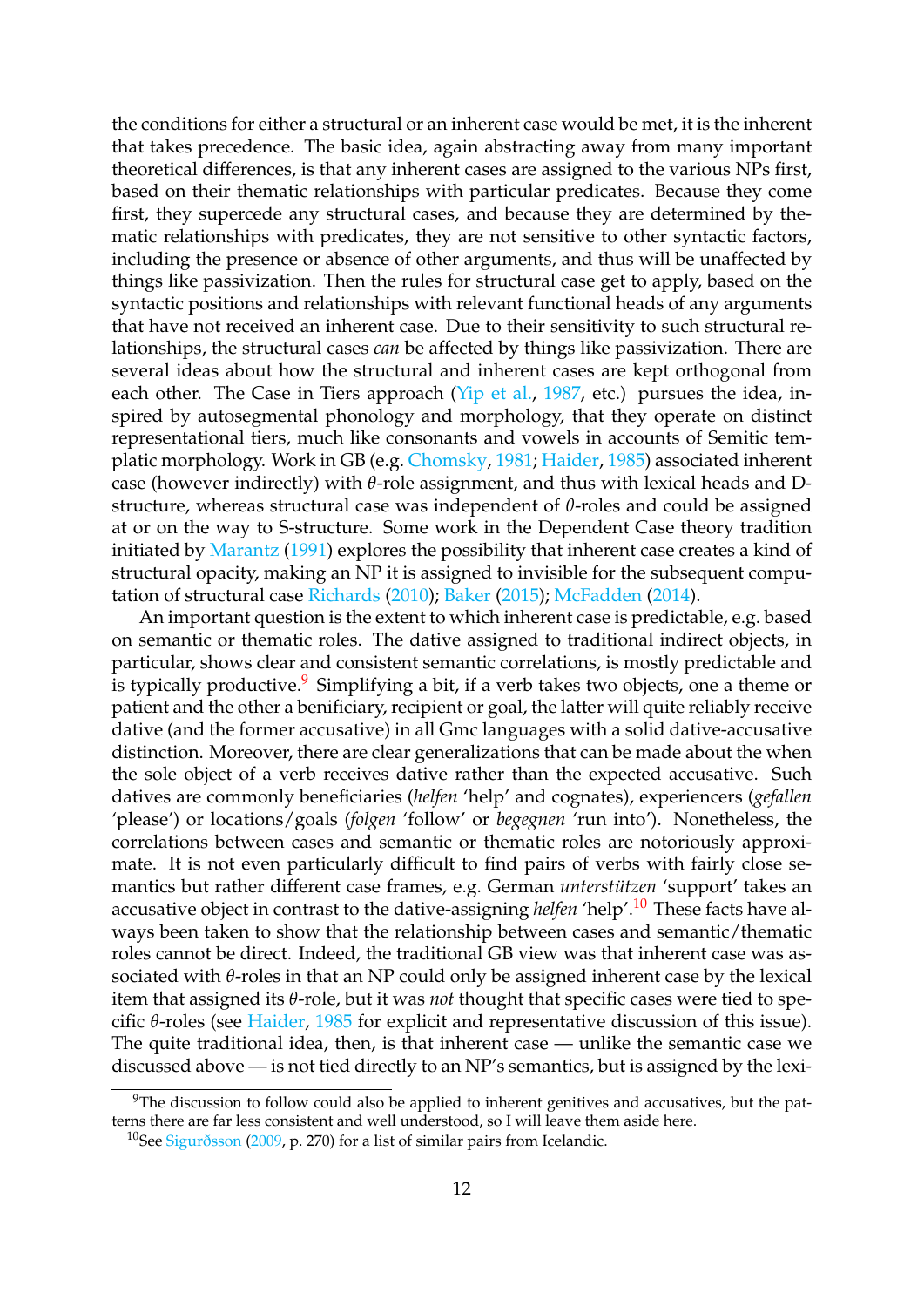cal verb. We can state generalizations about the kinds of verbs that take dative objects, but in the end it is a fact about the verb *helfen* that it assigns dative to its beneficiary argument whereas *unterstützen* does not.

Once we think in these terms, an interesting analytic possibility arises. If we have recourse to lexically specific statements, we can use these to take care of true exceptions, allowing us to be bolder about building the general patterns into the theory. We can propose that there actually are real and direct connections between particular *θ*-roles and particular cases, e.g. that recipient arguments are, by default, assigned dative case. It just happens that specific lexical verbs can be specified with exceptional patterns that supercede the general thematic patterns. It is thus frequently suggested that in addition to structural and inherent case, we should recognize **lexical case** as a distinct type. [Woolford](#page-26-8) [\(2006\)](#page-26-8), who explores these issues in depth, puts things rather nicely:

"It has often been noted that some instances of nonstructural Case are truly idiosyncratic, while others are quite regular and predictable ... There is general agreement that the truly idiosyncratic Cases . . . are lexically selected by individual verbs; it is thus appropriate to label these as instances of lexical Case. Other instances of nonstructural Case . . . are much more regular and predictable, and fit the notion of inherent Case as Case that is inherently associated with *θ*-marking" [p. 112].

This could then mean that the divide between the structural cases and the more regular and predictable inherent ones is not so sharp as was thought. Indeed, a number of researchers have argued that at least some datives in Gmc should be analyzed as structural in some sense (see [Wegener,](#page-26-6) [1991](#page-26-6) for insightful discussion and foundational empirical findings from German).

Broadly speaking, we can distinguish two different 'structural' approaches to Gmc datives. The first is exemplified especially by work in Lexical Decomposition Grammar [\(Wunderlich,](#page-27-3) [1997;](#page-27-3) [Stiebels,](#page-26-4) [2002,](#page-26-4) etc.), in which the contexts for assignment of the different cases are expressed using features that make reference to the presence of additional higher or lower arguments in an argument structure hierarchy. The accusative is [+hr] ("there is a higher role"), while the nominative is simply underspecified. The dative is then specified as  $[+hr, +lr]$ , meaning that it is assigned to an argument posi-tion that has additional arguments both above and and below in the structure.<sup>[11](#page-12-0)</sup> This characterizes the highly regular and predictable dative found with ditransitives. What about the various types of monotransitive verbs with dative arguments? With *helfen*, e.g., the object should be [+hr] because of the higher subject, but should lack [+lr] since there is no lower argument, and thus we incorrectly expect an accusative. Again, this can be addressed by additional lexical specifications. [Wunderlich](#page-27-3) [\(1997\)](#page-27-3) proposes that, on top of the values for [+hr/+lr] supplied to arguments based on their place in the argument structure, lexical verbs can specify additional features for particular *θ*-roles. Thus *helfen* has a lexical [+lr] on its lower *θ*-role, which combines with the [+hr] based on position, yielding an argument that will be linked as a dative. Another concern

<span id="page-12-0"></span> $11<sub>Baker</sub>$  $11<sub>Baker</sub>$  $11<sub>Baker</sub>$  [\(2015\)](#page-22-5) proposes a somewhat similar view of certain kinds of datives within the framework of Dependent Case theory, but it is not clear that he would extend this to any of the Gmc languages.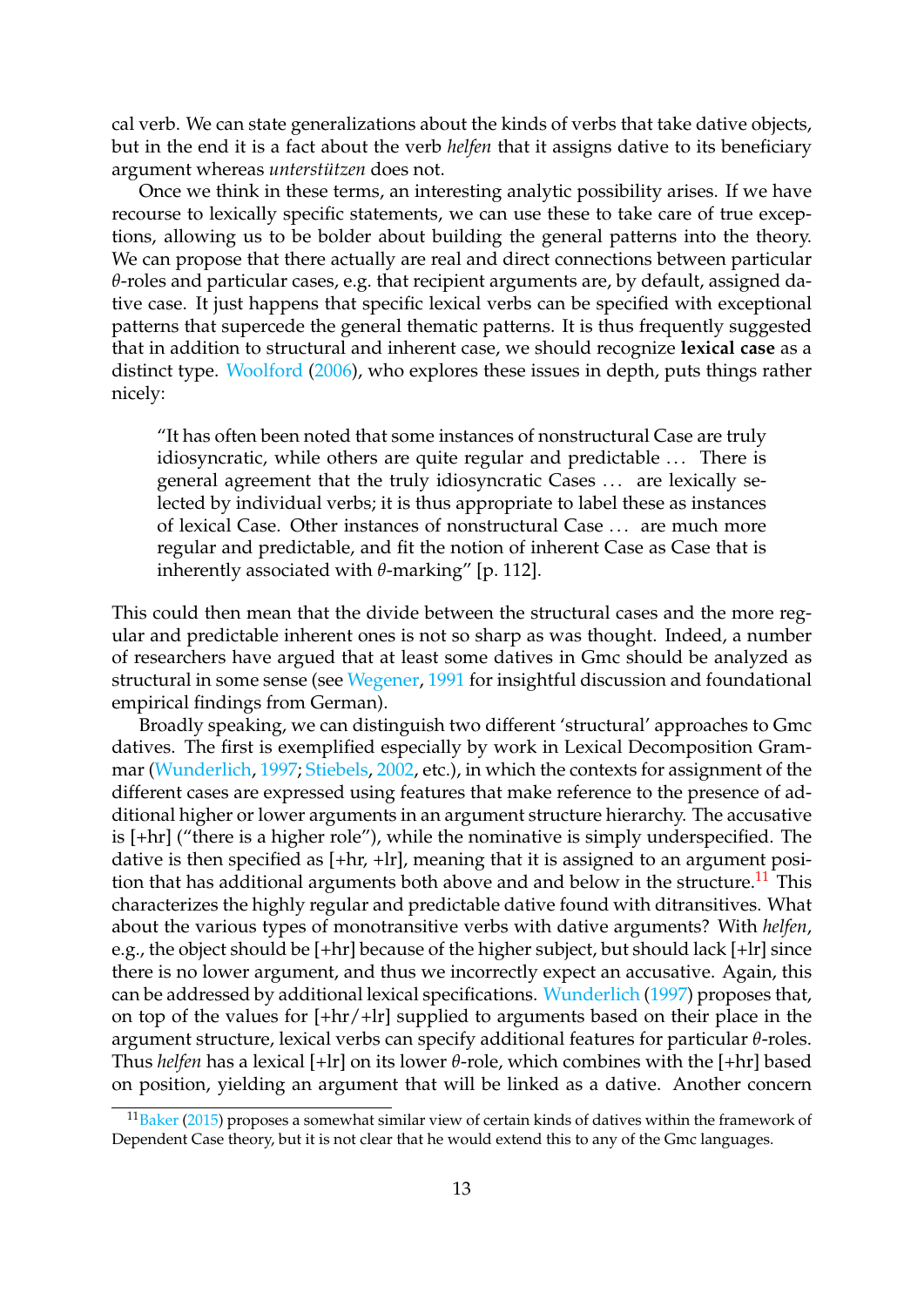for this approach is why datives don't seem to undergo alternations with other cases the way that accusatives become nominative under passivization. It has been pointed out, however, that datives in German *do* seem to undergo alternations in other circumstances. Most famously, while the dative remains fixed in the standard passive, a distinct 'recipient passive' can be constructed (at least in colloquial varieties) with ditransitives using *kriegen* 'get' or *bekommen* 'receive' as the auxiliary (see [Wegener,](#page-26-6) [1991;](#page-26-6) [Abraham,](#page-22-7) [1995;](#page-22-7) [Cook,](#page-23-6) [2006](#page-23-6) and many others), as shown by the alternation in [\(13\)](#page-13-0).

- <span id="page-13-0"></span>(13) a. Die Chefin the boss-FEM.NOM sends me.DAT the report.ACC by post schickt mir den Bericht per Post. 'The boss will send me the report by (snail) mail.'
	- b. Ich kriege/bekomme den Bericht per Post geschickt. I get/receive the report by post sent 'I'll be sent the report by (snail) mail.'

There has also been extensive discussion of dative alternating with nominative in Icelandic under certain circumstances. While Icelandic datives are generally retained in the passive, the dative assigned to direct objects of certain monotransitives alternates with the nominative in what is sometimes termed the middle or anticausative, which is formed with an *-st* suffix [\(Svenonius,](#page-26-9) [2006;](#page-26-9) [Sigurðsson,](#page-26-7) [2009,](#page-26-7) etc.), exemplified in [\(14\)](#page-13-1) from [Wood](#page-26-10) [\(2015\)](#page-26-10):

- <span id="page-13-1"></span>(14) a. Ásta Ásta.NOM shattered window.the.DAT splundraði rúðunni. 'Ásta shattered the window.'
	- b. Rúðunni window.the.DAT was shattered var splundrað. 'The window was shattered.'
	- c. Rúðan window.the.NOM shattered-ST splundraðist. 'The window shattered.'

Icelandic also has a 'get'-passive that shows a dative-to-nominative alternation similar to the German recipient passive [\(Sigurðsson and Wood,](#page-26-11) [2013\)](#page-26-11). Such alternations can be taken as evidence that the relevant datives are not assigned purely based on a thematic relationship to a particular verb as traditionally assumed under. That relationship is presumably unmodified in the recipient passives or the Icelandic anticausative, and so we would expect the dative to be preserved. Rather, the dative seems to be assigned based on the structural status of the argument, which is related to the thematic properties of the relevant verb but can be modified by the right type of argument-structural operation. However, it has also been argued that the alternations here do not have the same status as those between accusative and nominative. [Sigurðsson and Wood](#page-26-11) [\(2013\)](#page-26-11) e.g. propose that in the Icelandic 'get'-passive, the nominative does not actually correspond to the dative verbal argument in transitive and normal passive constructions, but rather is introduced as an argument of 'get' itself. Thus what we see would not not constitute evidence that the dative is a structural case like the accusative.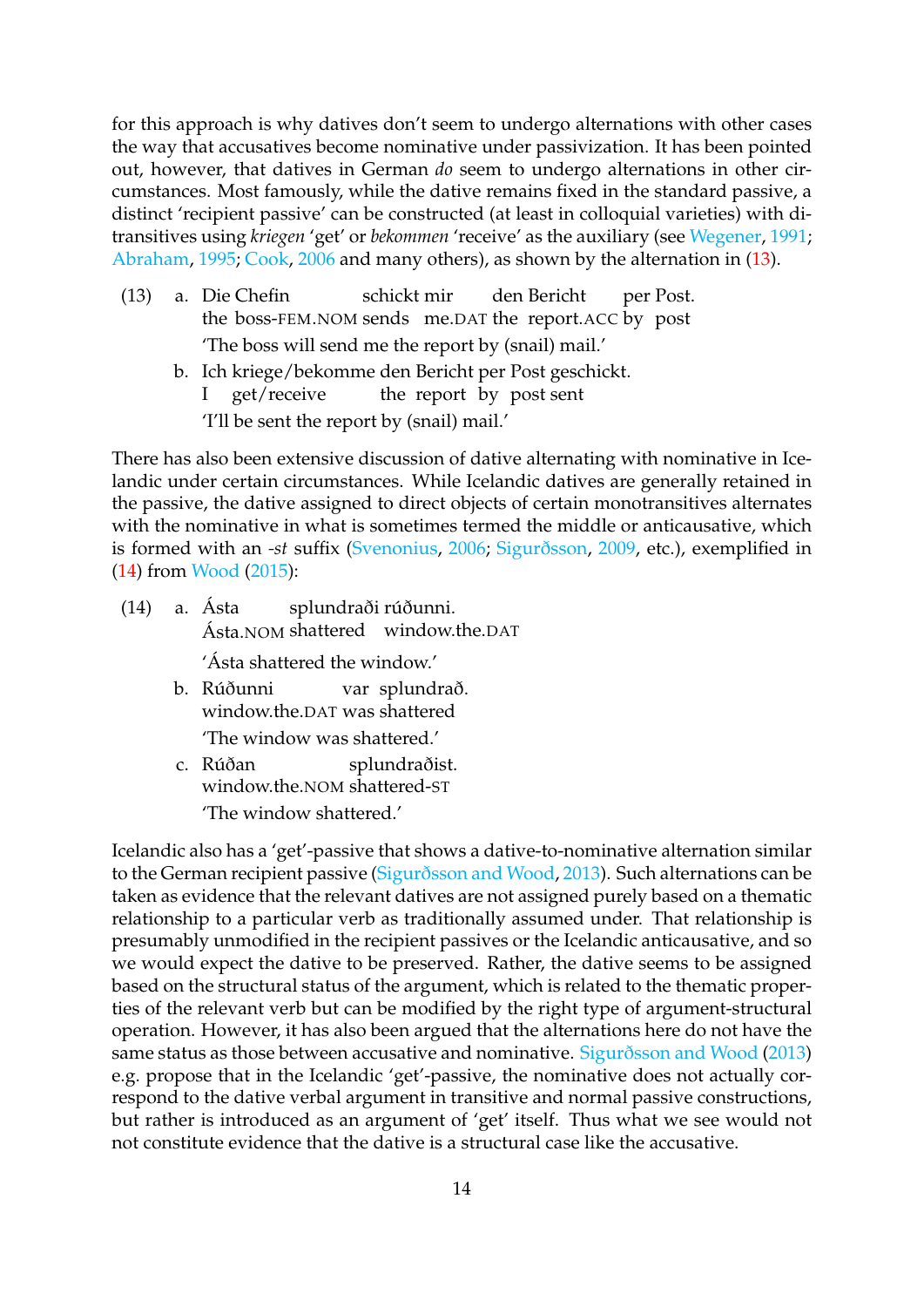The second broad approach to the dative as a 'structural' case is a bit more of compromise. Like the traditional inherent case approach, it recognizes that even these datives are assigned differently than structural accusatives, accounting for their restricted ability to alternate. But like the approach just described, it also recognizes that many datives are regular and predictable based on argument-structural and thematic considerations, and thus posits a means of assignment that is more anchored in the abstract syntax than in lexical peculiarities of specific verbs. Approaches in this vein typically rely on the more nuanced structural analyses of the traditional verb phrase in recent work, with additional functional heads responsible for various aspects of argument structure and thematic detail. The most popular proposal is that recipient and beneficiary arguments are introduced not by the lexical verb itself, but by a special Applicative functional head, following [Marantz](#page-24-5) [\(1993\)](#page-24-5); [Pylkkänen](#page-25-13) [\(2002\)](#page-25-13). Note how can accommodate the intermediate status of predictable datives. Dative can be assigned to the DP in Spec-ApplP in a way that essentially follows traditional ideas about inherent case: it is purely on the basis of the thematic or first-merge relationship of the DP to the relevant syntactic head, does not depend on any other properties of the clause, and thus will take precedence over the structural cases and be unaffected by things like passivization. However, the fact that it comes from the Appl head and not from the lexical verb accounts for the thematic predictability and productivity. Typical datives are *not* assigned by specific lexical verbs with their various idiosyncracies, but by a functional head with a consistent syntactic and semantic contribution. Properties of the lexical verb only come in for the compatibility of various verbs with the Applicative structure. Cross-lingustic differences in the availability of certain kinds of datives can then be attributed to parametric differences in both the availability of specific Applicative and other argument-introducing heads, and in which of these are specified to assign dative to their arguments. See e.g. [McFadden](#page-24-2) [\(2004,](#page-24-2) [2006\)](#page-25-14); [McIntyre](#page-25-10) [\(2006\)](#page-25-10); [Schäfer](#page-26-12) [\(2008\)](#page-26-12); [Sigurðsson](#page-26-7) [\(2009\)](#page-26-7); [Wood](#page-26-10) [\(2015\)](#page-26-10) for applications of this type of analysis to datives in Germanic.

Against this background, we can now say a bit more about how specific Gmc languages differ in the particulars. For space reasons I will go into very little detail here, restricting myself to pointing out broad patterns of distinction and referring the reader to the vast existing literature for details. What we know about Gothic is relatively limited. This is largely because of the limited size of the corpus of surviving Gothic texts and the fact that they are essentially all translations, meaning that it is not always clear what reflects actual native Gothic grammar as opposed to the Greek original.<sup>[12](#page-14-0)</sup> For basic description of the use of the cases in OHG, see [Schrodt](#page-26-13) [\(2004\)](#page-26-13). The situation is considerably better for OE. [van Kemenade](#page-24-6) [\(1987\)](#page-24-6) and especially [Allen](#page-22-1) [\(1995\)](#page-22-1) provide useful overviews, including discussion of whether particular uses of particular cases should be regarded as structural or inherent as well diachronic developments.

For Icelandic, both Old and Modern, a considerable volume of high quality work is available. [Thráinsson](#page-26-1) [\(2007\)](#page-26-1) provides systematic coverage of the case patterns in the context of a general description of the syntax of the language. [Barðdal](#page-22-0) [\(2001\)](#page-22-0); [Barð](#page-22-3)[dal](#page-22-3) [\(2009\)](#page-22-3) gives extensive discussion of the use of the different cases in both Old and Modern Icelandic, with useful discussion of the observed changes. Halldór Ármann

<span id="page-14-0"></span><sup>&</sup>lt;sup>12</sup>See e.g. the discussion of the absolutive construction [\(Dewey and Syed,](#page-23-10)  $2009$ , with references), the topic that has received the most attention when it comes to the distribution of cases in Gothic.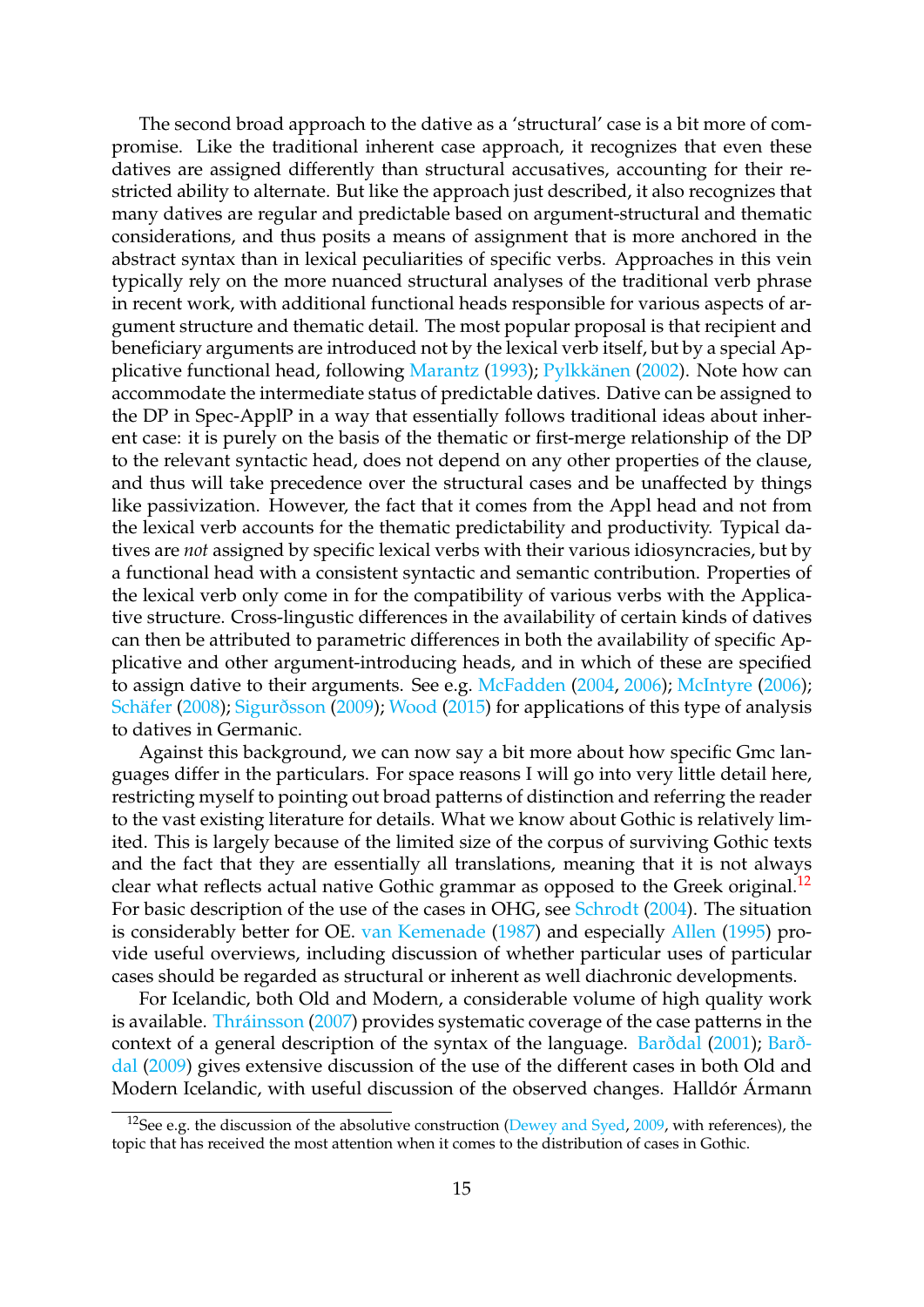Sigurðsson's work [\(Sigurðsson,](#page-26-14) [1989,](#page-26-14) [2006,](#page-26-5) [2009,](#page-26-7) etc.) contains a wealth of insightful observations and discussion on the distribution of the cases and how these interact with various important syntactic details. [Maling](#page-24-7) [\(2001,](#page-24-7) [2002\)](#page-24-8) catalogues the syntactic, thematic and lexical patterns in the use of the dative in particular. Some notable peculiarities of Icelandic case distribution include: the dative of objects of ballistic motion [\(Svenonius,](#page-26-0) [2002;](#page-26-0) [Jónsson,](#page-24-9) [2012\)](#page-24-9); the so-called 'new passive' or 'new impersonal' construction, where accusative is unexpectedly retained on objects after demotion of the subject [Maling and Sigurjónsdóttir](#page-24-10) [\(2002\)](#page-24-10); so-called 'fate accusatives', which appear unexpectedly on the sole arguments of unaccusatives under certain circumstances [\(Sigurðsson,](#page-26-14) [1989,](#page-26-14) [2006;](#page-26-5) [Schäfer,](#page-26-12) [2008;](#page-26-12) [Wood,](#page-26-15) [2017\)](#page-26-15); the retention of an especially large number of verbs with one or more inherent case-marked arguments (see especially [Barðdal,](#page-22-3) [2009](#page-22-3) for comparison with other Gmc languages as well as [\(Yip et al.,](#page-27-2) [1987;](#page-27-2) [Sig](#page-26-14)[urðsson,](#page-26-14) [1989;](#page-26-14) [Maling,](#page-24-8) [2002;](#page-24-8) [Jónsson,](#page-24-11) [2003\)](#page-24-11) among many others); the evidence (from agreeing secondary predicates) that null even DPs including PRO subjects of non-finite clauses are assigned case [\(Sigurðsson,](#page-26-16) [1991](#page-26-16) and much following work).

Careful discussion of case distribution in German can be found e.g. in [\(Haider,](#page-23-9) [1985,](#page-23-9) [1993;](#page-23-5) [Czepluch,](#page-23-11) [1996;](#page-23-11) [Maling,](#page-24-7) [2001;](#page-24-7) [Haider,](#page-23-12) [2010\)](#page-23-12) and several contributions in [Hole et al.](#page-23-13) [\(2006\)](#page-23-13). Some points of interest include the fact that the overt expletive *es* in certain contexts is sufficiently argumental to license accusative on a lower argument, e.g. in the expression *es gibt. . .* 'there is', and in constructions that are vaguely akin to Icelandic fate accusatives [Haider](#page-23-14) [\(2000\)](#page-23-14); [Schäfer](#page-26-12) [\(2008\)](#page-26-12); there is also evidence for assignment of case to silent PRO, but it is far more restricted than in Icelandic [\(Haider,](#page-23-12) [2010,](#page-23-12) p. 293ff.); a moderate number of verbs still assign inherent case to one of their arguments, but far fewer than in Icelandic, with a far more restricted set of patterns retained — inherent accusative is restricted to a handful of verbs, and inherent genitive is almost entirely gone [\(Haider,](#page-23-9) [1985;](#page-23-9) [Yip et al.,](#page-27-2) [1987;](#page-27-2) [Maling,](#page-24-7) [2001;](#page-24-7) [McFadden,](#page-24-2) [2004;](#page-24-2) [Barðdal,](#page-22-3) [2009\)](#page-22-3). Note that this latter point is part of a broader historical tendency across Gmc of the gradual decrease in the frequency and variety of inherent and lexical case patterns, which correlates only approximately with the general reduction in case distinctions in a language. See especially [Barðdal](#page-22-3) [\(2009\)](#page-22-3) and [Eyþórsson et al.](#page-23-2) [\(2013\)](#page-23-2) for comparative discussion and [Allen](#page-22-1) [\(1995\)](#page-22-1) on diachronic patterns in English, in particular the surprising longevity of oblique subject constructions well after the loss of the dative-accusative distinction in the language.

One further point of variation in Gmc that is relevant to the preceding theoretical discussion is what structural case will appear on the lower argument of a monotransitive verb when the higher argument receives an inherent case. In German and Icelandic, it is uniformly nominative, as in the German example in [\(15a\)](#page-15-0), which supports the idea that inherent case-marked NPs are invisible for the calculation of structural cases. Famously, however, in Faroese they receive structural accusative, as in [\(15b\)](#page-15-1):

- <span id="page-15-1"></span><span id="page-15-0"></span>(15) a. Mir me.DAT please this gefällt dieser Song. song.NOM 'I like this song.'
	- b. Mær me.DAT like dámar væl hasa bókina. well this book.ACC 'I like this book.'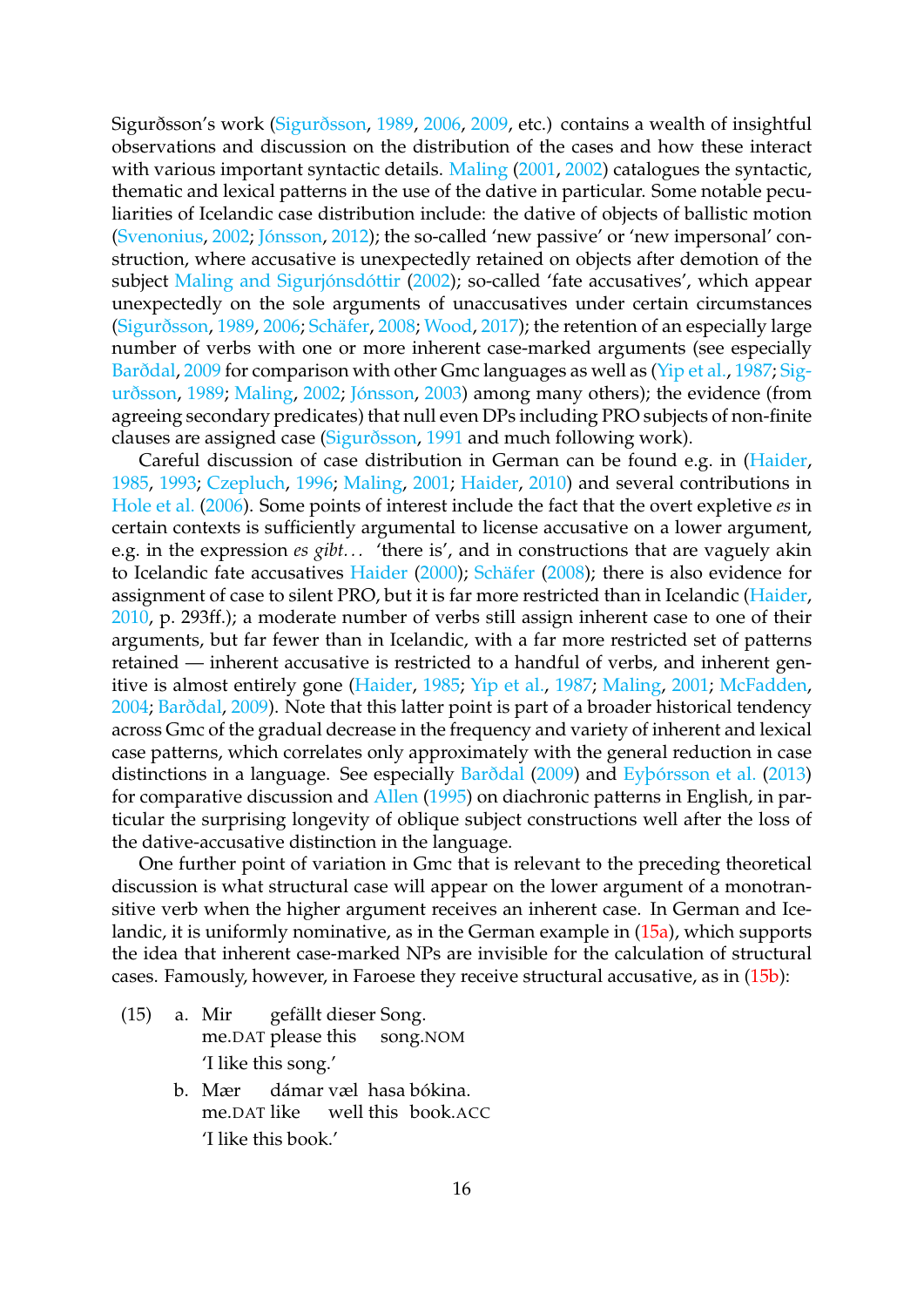[Barðdal](#page-22-3) [\(2009\)](#page-22-3) reports analogous patterns for stages of ME and Old Swedish, so this is clearly something available as a general option. In such languages, things must be set up so that inherent case-marked NPs are visible after all for the assignment of structural accusative.

Things brings us finally to the general distribution of cases in the Gmc languages which retain only the two-way distinction between nominative and general oblique. We can distinguish here two broad groups [\(Sigurðsson,](#page-26-5) [2006\)](#page-26-5). In the first, including Swedish, Dutch, Afrikaans and some varieties of Norwegian, the use of the two cases resembles fairly closely what is observed in the languages with richer case systems, except that the undifferentiated oblique takes over roles played elsewhere by both accusative and dative. In particular, pronouns are in their nominative form when used predicatively and in various types of fragmentary or elliptical contexts when the corresponding pronoun in a non-fragmentary version would have been nominative, as seen in the Swedish examples in [\(16\)](#page-16-0).

- <span id="page-16-0"></span>(16) a. Det är vi it is we.NOM 'It is us.'
	- b. Vem gjorde detta? Jag. who did this? I.NOM 'Who did this? Me.'

For these languages, it seems to plausible to adopt essentially a simplified version of the analysis used for German and Icelandic, with a reduced inventory and no need for inherent or lexical case. The second group, which includes at least English, Danish and other varieties of Norwegian, looks like the first group as long as we look at simple subject and object pronouns in full clausal environments. However, pronouns are oblique when used predicatively or in fragmentary contexts, irrespective of what shape they would have taken in the non-fragmentary analogues:

- (17) a. It's  $us$ /\*we.
	- b. Who did this? Me/\*I.

Similarly, unlike in the case-rich Gmc languages and the first group of case-poor ones, we find oblique forms of pronouns in these languages when they are conjoined, modified, left-dislocated or appear as complements of comparatives (see e.g. [Schütze,](#page-26-17) [2001;](#page-26-17) [Quinn,](#page-25-15) [2005;](#page-25-15) [Parrott,](#page-25-5) [2007,](#page-25-5) [2009](#page-25-6) for data and discussion).<sup>[13](#page-16-1)</sup>

This has led to rather different accounts of case assignment in these languages. A central insight developed by [Schütze](#page-26-17) [\(2001\)](#page-26-17), building on ideas from [Marantz](#page-24-3) [\(1991\)](#page-24-3) is that the two groups of languages differ in terms of which case functions as the default. In the first group, as in the case-rich languages, nominative is the default case, while oblique has to be explicitly assigned where certain conditions are met. In the second

<span id="page-16-1"></span><sup>&</sup>lt;sup>13</sup>The relevant facts in both English and Danish are subject to heavy inter- and intra-speaker variation, conditioned by strong prescriptivist pressure towards something a bit more like the Swedish system. For details and discussion I refer the reader to the excellent work by [Quinn](#page-25-15) [\(2005\)](#page-25-15); [Parrott](#page-25-5) [\(2007,](#page-25-5) [2009\)](#page-25-6) and further sources cited there.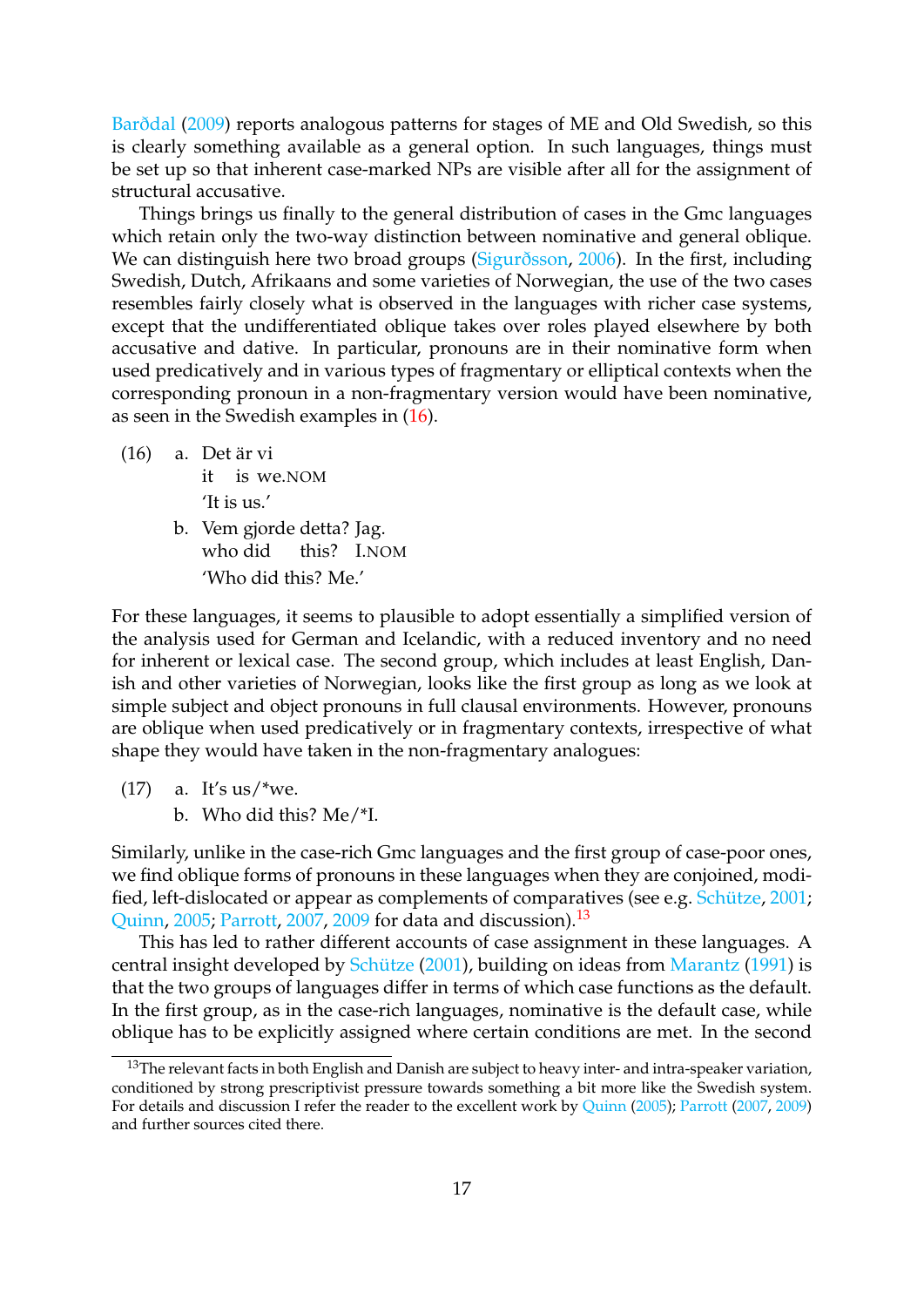group, this relationship is reversed: oblique is the default case, and nominative is assigned by special rule. The odd and limited distribution of the nominative forms in these languages comes out of the fact that this rule is highly specific, apparently making reference to a tight relationship with the finite subject position. [Schütze](#page-26-17) [\(2001\)](#page-26-17) retained at least the outlines of a nominative-accusative system behind the scenes in these languages, but subsequent researchers have pursued the idea that they have ac-tually moved to a different type of system. [McFadden](#page-24-2) [\(2004\)](#page-24-2); [McFadden and Sundare](#page-25-16)[san](#page-25-16) [\(2011\)](#page-25-16) argue that while all nominatives in languages like German and Icelandic are default case, all obliques in English are default case as well. That is, there is no structural oblique in the second group of case-poor languages anymore, and since the 'nominative' is assigned according to rather different principles than those observed elsewhere, vestigial case languages like English and Danish should no longer be classified as nominative-accusative in typological terms. [Parrott](#page-25-5) [\(2007,](#page-25-5) [2009\)](#page-25-6) goes one step further, arguing that in fact the alternations that we see in such languages no longer reflects case features at all. Rather, the alternations in pronominal forms should be analyzed as instances of contextual allomorphy. This explains why the distribuition of the forms no longer conforms to what is expected for nominative-accusative languages as well as a series of quite peculiar restrictions on the distribution of the forms that make reference to things like linear order and adjacency.

### <span id="page-17-0"></span>**4 Interactions**

In this final section I turn to a selection of topics where case interacts with other grammatical issues and the Gmc languages have played an important role in related theoretical debates. The discussion will work through three broad, interconnected themes. I will start by taking up in more detail the relationship between case and grammatical functions and in particular the discussion of so-called **quirky case**. This will naturally lead into a consideration of the notion of **abstract Case**, and in particular how morphological case may — or may not — relate to conditions on the licensing of  $NPs$ in different syntactic positions. Resulting questions about how syntax and morphology interact will bring us to a discussion of how richness of morphological case in a language correlates with other syntactic properties.

In the preceding section I repeatedly made informal reference to grammatical functions like subject and object. Note however that in my more careful formulations, I spoke in terms of thematically or syntactically higher and lower arguments. There are two reasons for this. First, most syntactic work in Chomskyan varieties of the Generative tradition does not admit grammatical functions as theoretical primitives. Subject and object are at most derivative notions, defined in terms of structural positions, and used as descriptive labels for convenience rather than components playing a crucial role in the formulation of analyses. Thus e.g. in early Minimalist terms a DP would get nominative not by virtue of being the subject, but because it occupies Spec-TP, finite T bears a nominative feature, and case is assigned via Spec-head agreement. Second, as a matter of fact, it is rather difficult to develop operationalizable characterizations of the grammatical functions that work well across languages — even just the Gmc languages — and even when we think we can e.g. get a grip on subjects in a particular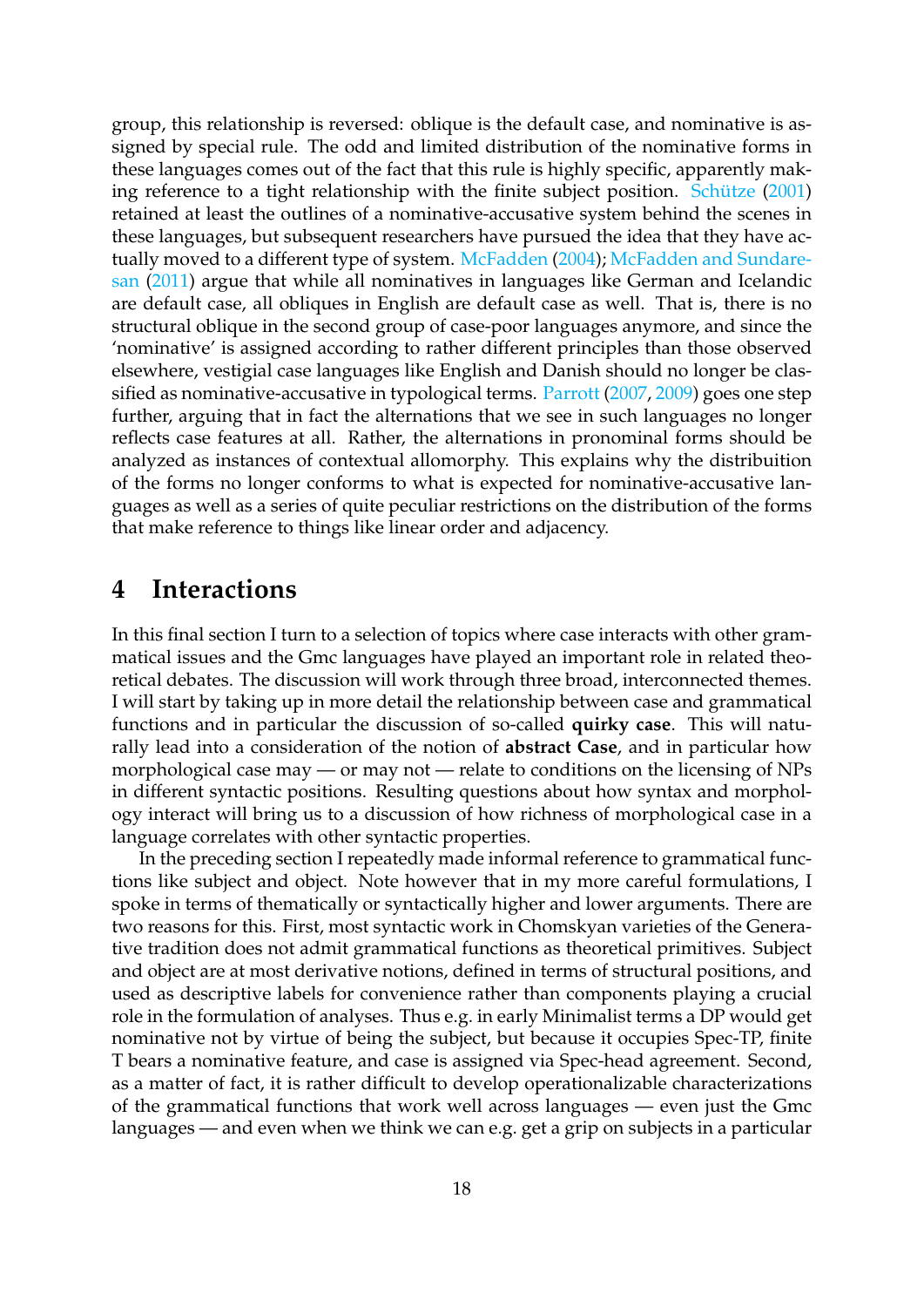language, the relationship between grammatical functions and cases rarely turns out to be one-to-one. The working out of these issues took place in large part on the basis of Gmc languages and in particular the phenomenon of quirky case.

The assumption from traditional grammar was that subjects are assigned nominative case and trigger agreement on the finite verb. Thus by and large if an argument was nominative, it could be regarded as the subject, and if it had some other case, it would have to be some sort of object. Certain constructions, found in Gmc but also many other language, have always presented a challenge for these assumptions, because the case marking we see is out of whack with our expectations about what it is to be a subject. The German example in [\(18\)](#page-18-0) is typical:

<span id="page-18-0"></span>(18) Mir me.DAT please.3PL your newest papers.PL.NOM gefallen deine neuesten Aufsätze. 'I like your most recent papers.'

The verb *gefallen* 'please' or 'like' takes a dative experiencer argument and a nominative theme. The nominative also triggers person and number agreement on the verb. We would thus be apt to take the theme as the subject here, and the experiencer as the object. Now, if we define subject and object purely in terms of case, and have no further expectations about their properties, then grammatical functions will be of no real use, entirely redundant with the cases they receive. For them to be worthwhile theoretical notions, they must be predictive of other properties or behaviors, e.g. along the lines proposed in works like [Keenan](#page-24-12) [\(1976\)](#page-24-12). It turns out then that if we develop such independent criteria for identifying subjects and objects and then look to see how these match up with the cases that DPs receive, we get a surprise. The remarkably clear result, at least for Icelandic, is that case and subjecthood are orthogonal to each other [\(Andrews,](#page-22-8) [1976;](#page-22-8) [Thráinsson,](#page-26-18) [1979;](#page-26-18) [Andrews,](#page-22-9) [1982;](#page-22-9) [Zaenen et al.,](#page-27-1) [1985,](#page-27-1) and much subsequent work). If we take an Icelandic example like [\(19\)](#page-18-1) from [Zaenen et al.](#page-27-1) [\(1985\)](#page-27-1), roughly parallel to German [\(18\)](#page-18-0), a series of diagnostics show that the dative argument *henni* 'her' behaves like the subject, while the nominative *Olafur* is the object.

<span id="page-18-1"></span>(19) Henni hefur alltaf þótt her.DAT has always thought Olaf.NOM boring.NOM Ólafur leiðinlegur. 'She has always thought Olaf boring.'

This dative — but not this nominative — undergoes raising, can bind a reflexive, appears immediately after the finite verb in a verb-second clause when another constituent is fronted, can appear in initial position in non-V2 embedded clauses, can be elided in certain conjunct structures and can be null PRO in control infinitives. In all of these respects, the dative behaves like the uncontroversial subjects and *unlike* the uncontroversial objects of prototypical, highly transitive clauses. All of this means that the notion of subject must be independent of case, at least in Icelandic.

It has usually been thought, however, that this is a point of difference with German. The same set of tests applied in the latter language to examples like [\(18\)](#page-18-0) do *not* clearly indicate that the dative argument should be analyzed as the subject and the nominative as the object [\(Zaenen et al.,](#page-27-1) [1985,](#page-27-1) and following). In fact, the classical treatment is that inherent cases like the dative in [\(18\)](#page-18-0) actually *prevent* an NP from becoming the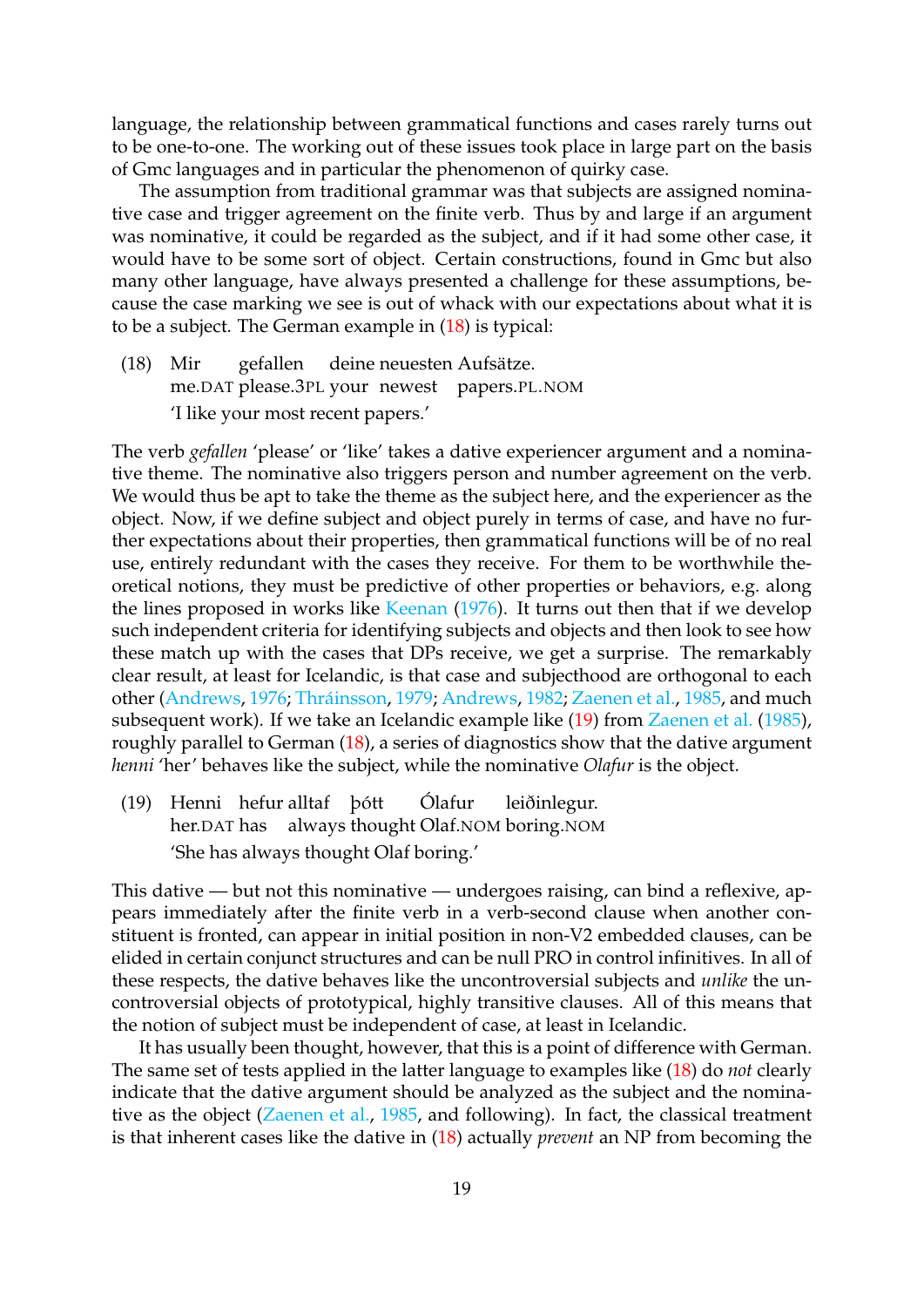subject. Under this view, the fact that such datives could be subjects in Icelandic presented a challenge, which engendered a series of interesting debates centered around comparative Gmc data, ultimately leading to proposals that radically alterered how case is understood within syntactic theory.

To understand this discussion, we need to step back and consider the theory of abstract Case that constituted a central module of GB theory. Following a suggestion made by Jean-Roger Vergnaud [\(Vergnaud,](#page-26-19) [1977\)](#page-26-19), [Chomsky](#page-23-15) [\(1980,](#page-23-15) [1981\)](#page-23-8) proposed that  $Case - as$  an abstract syntactic notion, with distinctive capitalization  $-$  is universal and plays a central role in driving and constraining syntactic derivations, though languages may differ in whether and how it may translate into overt morphological realization (see [Lasnik,](#page-24-13) [2008,](#page-24-13) for a detailed history of relevant ideas). The central assumption that gets the system off the ground is the Case Filter, which states that an NP is only licensed to appear overtly if it has received abstract Case. If an NP starts out in a position where it cannot receive Case, then either it must move to a position where it *can*, or it must remain silent (perhaps requiring further licensing), or the result will not be a well-formed sentence. Case Theory in this form provided a unified approach to a series of disparate facts about the overt distribution of NPs, including conditions on A-movement and the behavior of different types of infinitival clauses. The fundamentals were developed on the basis of English, which again shows little overt morphology, but with the idea that it should be applicable as well to case-rich languages where the different cases would be more easily identifiable on the surface. Indeed, at least in outlines, the patterns observed in languages like German seemed to confirm this. One central aspect of classical Case theory is that movement of NPs to a derived subject position like Spec-TP is driven by their need for Case. Given that inherent Cases are determined upon the thematic position of an NP and are unaffected by A-movement and passivization, we make a straightforward prediction. If we passivize a normal transitive verb, structural accusative on its object will disappear, and the object will be forced to move to subject position to receive nominative Case. If, however, we have a verb that assigns inherent dative to its object, then passivization will leave the dative Case unaffected, and the object will not be driven to move to subject position for nominative Case. This fits in nicely then with the evidence that datives and other inherent case-marked NPs do not behave like subjects in German, even under passivization.

But now we see why Icelandic presents a problem. Arguments that receive dative or any other inherent Case from the verb should not have to move to Spec-TP for Case, and thus should not behave like subjects. Initially, attempts were made to minimize the import of the Icelandic patterns by emphasizing the idea that abstract Case has an indirect relationship with overt morphological case and regarding the degree of that indirectness as a quirk of Icelandic. The standard analysis was that oblique subjects in Icelandic actually get structural nominative abstract Case, but then get a quirky morphological dative (or accusative or genitive) case on top of this [\(Freidin and Sprouse,](#page-23-16) [1991;](#page-23-16) [Chomsky,](#page-23-17) [2000,](#page-23-17) see e.g.). German, on the other hand, is more transparently well behaved, in that the morphological case matches up with the abstract inherent Case. This view has subsequently come under intense fire. For one thing, it has been put forward that the contrast between Icelandic and German has been overstated or misinterpreted. [Barðdal](#page-22-10) [\(2002\)](#page-22-10); [Barðdal and Eythórsson](#page-22-11) [\(2003\)](#page-22-11) e.g. argue that, contrary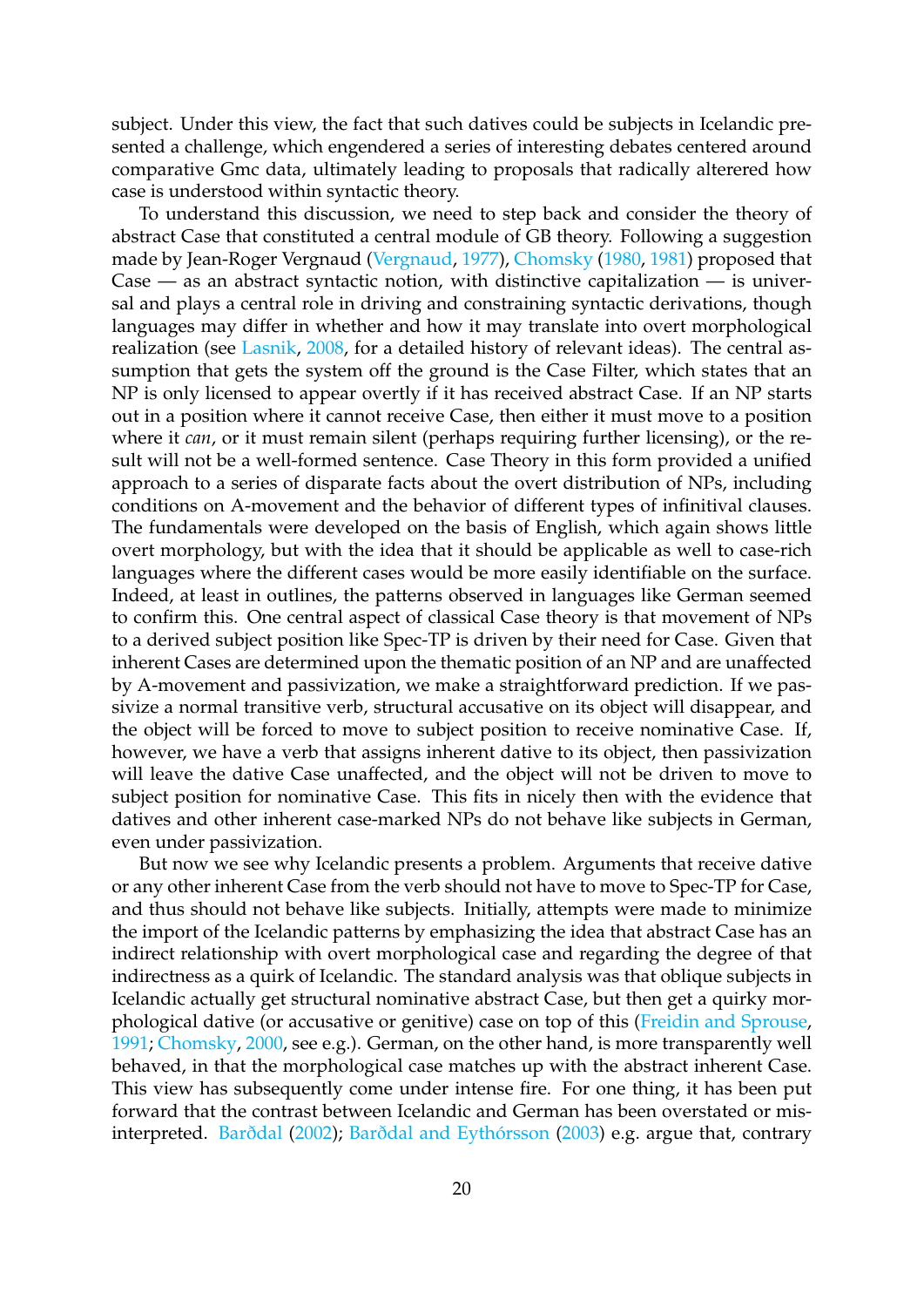to prior claims, the relevant German datives *do* behave as subjects. [McFadden](#page-24-2) [\(2004,](#page-24-2) [2006\)](#page-25-14) suggests that the difference between the two languages is not the status of the dative arguments themselves but in the existence of a clear syntactic subject position that plays an important role in clausal syntax and thus can be easily tested for. The crucial point for this work is that most of the subjecthood diagnostics for Icelandic are simply not applicable in German, i.e. they don't single out nominative subjects either. Subsequent research has furthermore identified quirky case-marked subjects in a number of languages around the world (see e.g. the contributions in [Bhaskararao](#page-22-12) [and Subbarao,](#page-22-12) [2004\)](#page-22-12). It is thus not viable to treat the mismatch between grammatical functions and syntactic positions on the one hand, and morphological cases on the other, as a quirky phenomenon restricted to a few languages like Icelandic. It may still be useful to adopt some version of abstract Case theory to model the syntactic distribution of overt DPs, but it has become increasingly clear that the distribution of specific morphological cases in languages that have them will be at best indirectly related to this. Thus we might wonder whether Case is really an appropriate label for whatever licensing requirement drives DP distribution (see e.g. [McFadden,](#page-24-2) [2004;](#page-24-2) [Sigurðsson,](#page-26-7) [2009\)](#page-26-7). This has led to a divide in theoretical treatments of case. Those who are primarily interested in the syntactic distribution of DPs typically maintain updated versions of abstract Case theory (typically following [Chomsky,](#page-23-18) [2001\)](#page-23-18), where specific (abstract) Cases are assigned via Agree with specific functional heads. Those who are concerned with the distribution of actual morphological cases, on the other hand, tend to adopt theories with a pedigree going back to [Yip et al.](#page-27-2) [\(1987\)](#page-27-2); [Marantz](#page-24-3) [\(1991\)](#page-24-3); [Kiparsky](#page-24-14) [\(1992,](#page-24-14) [2001\)](#page-24-15) based on the insight that at least the structural cases are assigned in a way that depends on how a DP relates to other DPs in a local domain, not specific positions or functional heads.<sup>[14](#page-20-0)</sup> This includes work in the Case in Tiers framework [\(Yip et al.,](#page-27-2) [1987\)](#page-27-2), under the linking theory of Lexical Decomposition Grammar [\(Wunderlich,](#page-27-3) [1997;](#page-27-3) [Stiebels,](#page-26-4) [2002\)](#page-26-4), and more recently especially [Marantz](#page-24-3) [\(1991\)](#page-24-3)'s Dependent Case approach [\(McFadden,](#page-24-2) [2004;](#page-24-2) [Sigurðsson,](#page-26-5) [2006;](#page-26-5) [McFadden,](#page-25-17) [2009;](#page-25-17) [Baker](#page-22-4) [and Vinokurova,](#page-22-4) [2010;](#page-22-4) [Baker,](#page-22-5) [2015;](#page-22-5) [Levin and Preminger,](#page-24-4) [2015;](#page-24-4) [Levin,](#page-24-16) [2017;](#page-24-16) [Baker and](#page-22-6) [Bobaljik,](#page-22-6) [to appear\)](#page-22-6).

The final topic for this chapter pertains to how morphological case relates to the syntax from a concrete and comparative perspective. Abstract Case theory posits certain universal points of contact between Case and syntactic derivations, but as we have discussed extensively in our consideration of morphological case in Gmc, specific languages differ considerably in the cases they distinguish and how they are concretely realized. We might reasonably ask then whether and how such differences in morphological case correlate with differences in the syntactic properties of the languages, and by extension whether there are causal connections between the loss of case distinctions we've discussed in the languages and any observable syntactic changes.

We can start with the traditional observation that languages with rich case marking, e.g. Latin, tend to allow greater word-order freedom than case-poor ones, e.g. English. There have been a number of attempts to derive such observations from deep theoretical principles, often based on data from Gmc languages. For example, [Neele](#page-25-18)[man and Weerman](#page-25-18) [\(1999\)](#page-25-18), building on [Lamontagne and Travis](#page-24-17) [\(1987\)](#page-24-17), propose that

<span id="page-20-0"></span> $14$ Indeed, a commonly repeated witticism in recent years (originating, as far as I know, with Mark Baker) is that 'Standard Case Theory' is primarily assumed by people who don't work on case.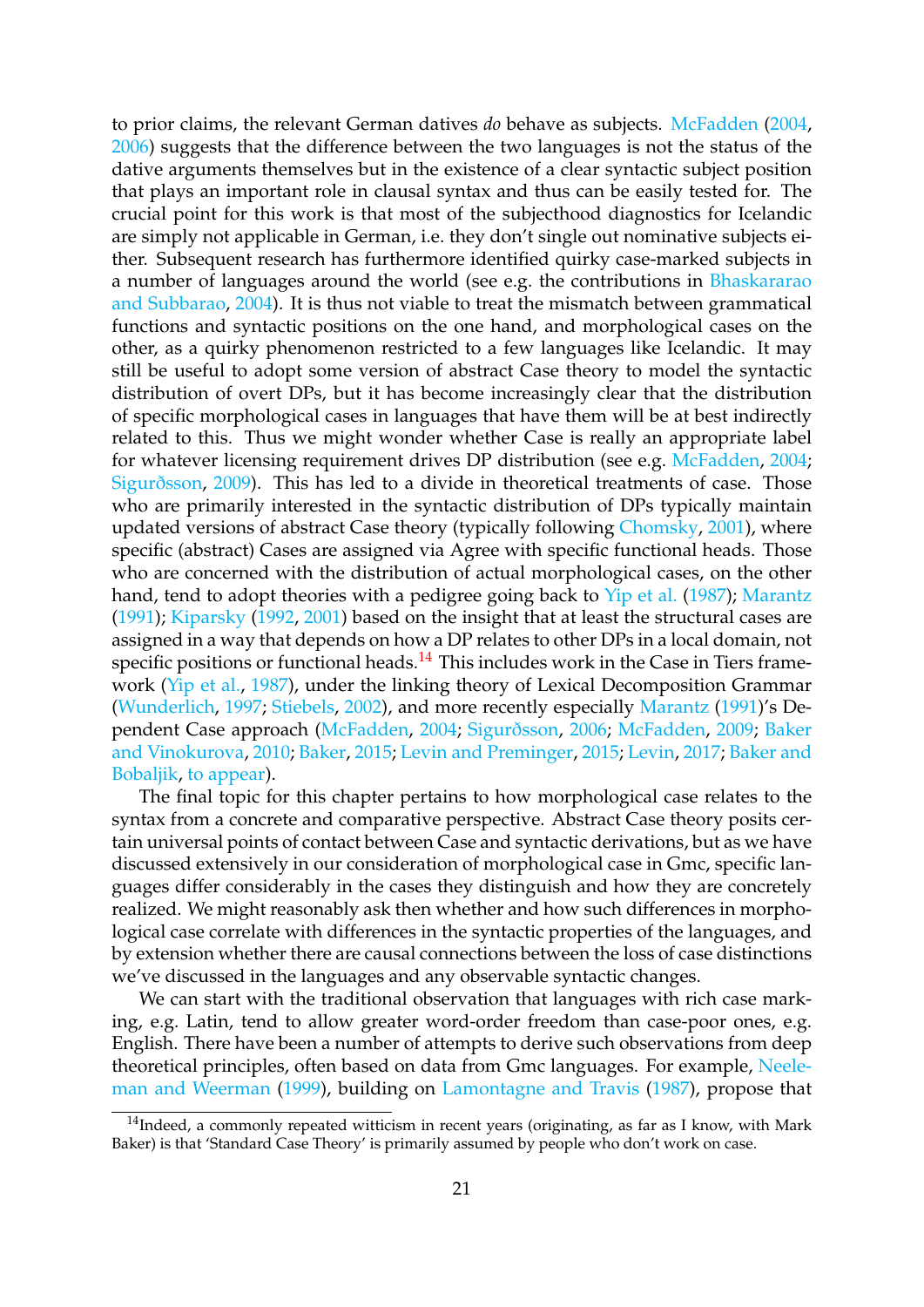abstract Case requires close syntactic proximity between a DP and its Case-assigner, and thus relatively rigid ordering, unless the Case is overtly realized. They use this to account for why case-poor modern Dutch has more restricted positioning of objects than either modern German or older stages of Dutch that still had a richer case system. [Kiparsky](#page-24-18) [\(1997\)](#page-24-18) proposes that a DP can be associated with a *θ*-role either via morphological case, or due to canonical ordering relative to the verb. While both options are available to a language with rich case marking, a case-poor language is forced to rely on canonical ordering. This can explain why case-poor modern English requires IO-DO order in double object constructions, while German, which distinguishes dative from accusative, allows both IO-DO and DO-IO. Fittingly, OE was like German in this respect, and the loss of DO-IO orders in ME coincides at least approximately with the collapse of the dative-accusative distinction [\(McFadden,](#page-24-19) [2002\)](#page-24-19).

It has also been argued that richness of case morphology correlates not just with freedom of word order but with the availability of specific orders. One common observation is that, while Icelandic and the mainland Scandinavian languages have broadly similar syntax in many respects, they differ in the availability of object shift. Object shift is (mostly) obligatory with pronouns in all of Scandinavian, but it is possible with non-pronominal objects only in Icelandic. [Holmberg and Platzack](#page-23-19) [\(1995\)](#page-23-19) tie this difference directly to the fact that Icelandic distinguishes morphological case in both pronouns and non-pronominal NPs, while the mainland Scandinavian languages have vestiges of case only in their pronouns. [Roberts](#page-26-20) [\(1997\)](#page-26-20) proposes an extension of this idea to account for a change in English, from the largely OV OE to the rigidly VO modern language. He observes that crucial stages of this change occurred during ME, around when the case system collapsed. He then adopts [Kayne](#page-24-20) [\(1994\)](#page-24-20)'s antisymmetry approach to surface OV orders as derived by movement, specifically object shift driven by the need for Case (following [Chomsky,](#page-23-20) [1995\)](#page-23-20). He then develops an account where rich case-marking forces object shift to be overt, yielding OV order in OE, while the lack thereof allows it to default to being covert, yielding VO from ME onwards.

As we can see, there was a move to tie particular syntactic properties to the presence of morphological case through the 1990s and early 2000s. This was part of a larger trend of seeing syntactic operations as morphologically driven (see also the tradition of work connecting verb movement to richness of tense and agreement inflection inspired by [Pollock,](#page-25-19) [1989\)](#page-25-19), and it motivated a good deal of interesting and productive comparative work. However, subsequent research has cast doubt on such direct relationships, with comparative Gmc data again playing an important role. While the correlation between rich case marking and word-order freedom is fairly clear, it turns out to be only tendential. Even restricting ourselves to modern Gmc languages, Icelandic has the richest system of case marking, but has considerably more rigid word order than German. Even Dutch, one of the vestigial case languages, allows certain freedoms lacking in Icelandic, e.g. with scrambling [\(McFadden,](#page-24-2) [2004,](#page-24-2) [2005\)](#page-25-20). Turning to object shift, a large-scale study by [Sundquist](#page-26-21) [\(2002\)](#page-26-21) shows that diachronic developments of OS in mainland Scandinavian do not track with changes in their case systems as they should if the two were tightly connected in the grammar. As for the connection between OV order and case marking, Icelandic and Dutch present immediate and obvious problems — the former has rich case marking yet is VO, while the latter has lost case and yet is OV. Approaches like [Roberts](#page-26-20) [\(1997\)](#page-26-20) can deal with such mismatches,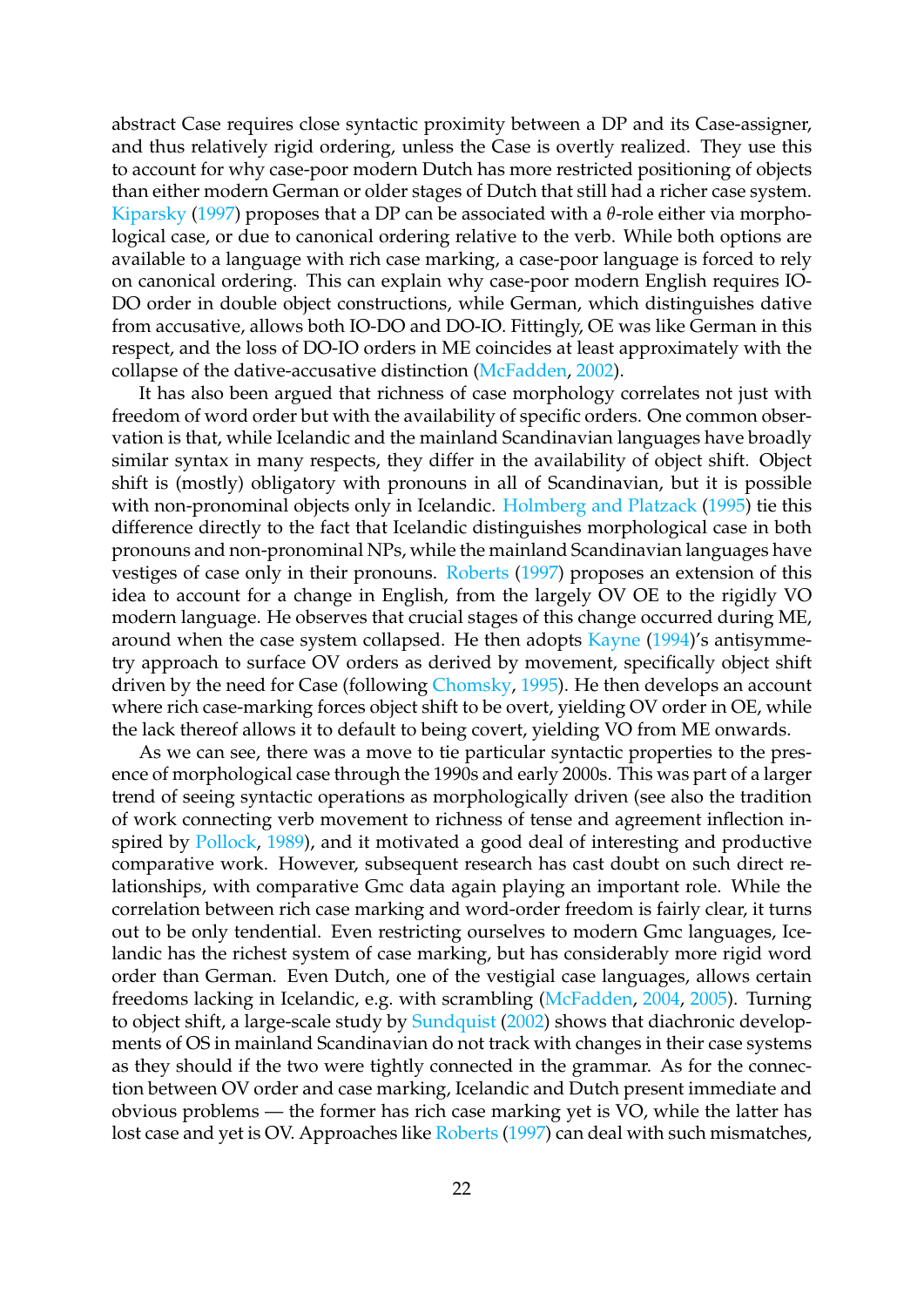but only by resorting to mechanisms that significantly weaken their predictive power. Diachronic work by [Hróarsdóttir](#page-23-21) [\(2000\)](#page-23-21) and [Sundquist](#page-26-21) [\(2002\)](#page-26-21) on Scandinavian and by [Pintzuk](#page-25-21) [\(2002\)](#page-25-21) and [McFadden](#page-25-20) [\(2005\)](#page-25-20) on English has also shown that the timing of changes does not match up as tightly as it should if word order were directly tied to the richness of case morphology. Finally, as discussed by [McFadden](#page-24-2) [\(2004,](#page-24-2) [2005\)](#page-25-20) for case and [Alexiadou and Fanselow](#page-22-13) [\(2000\)](#page-22-13); [Bobaljik](#page-22-14) [\(2002\)](#page-22-14) for verbal inflection, there are considerable methodological and theoretical problems, both with the concept of 'rich inflection' and with the idea that it could directly drive syntactic computation. All of these authors come to the conclusion that what drives the observed correlations must related to how language acquisition and change are sensitive to inflectional distincions, rather than dependencies within the grammar.

# **References**

- <span id="page-22-7"></span>Abraham, Werner. 1995. *Deutsche Syntax im Sprachenvergleich*. Tübingen: Gunter Narr Verlag.
- <span id="page-22-13"></span>Alexiadou, Artemis, and Gisbert Fanselow. 2000. On the correlation between morphology and syntax: the case of V-to-I. In *Proceedings of GLOW 2000*.
- <span id="page-22-1"></span>Allen, Cynthia. 1995. *Case marking and reanalysis*. Oxford: Clarendon Press.
- <span id="page-22-8"></span>Andrews, Avery. 1976. The VP complement analysis in modern Icelandic. In *Papers from the Sixth Annual Meeting of the North Eastern Linguistic Society, Recherches linguistiques à Montréal*, volume 6, 1–21.
- <span id="page-22-9"></span>Andrews, Avery. 1982. The representation of case in modern Icelandic. In *The mental representation of grammatical relations*, ed. Joan Bresnan, 427–503. Cambridge, Mass.: MIT Press.
- <span id="page-22-5"></span>Baker, Mark. 2015. *Case: Its principles and its parameters*. Cambridge: CUP.
- <span id="page-22-6"></span>Baker, Mark, and Jonathan David Bobaljik. to appear. On inherent and dependent theories of ergative case. In *Oxford handbook of ergativity*. Oxford: Oxford University Press.
- <span id="page-22-4"></span>Baker, Mark, and Nadya Vinokurova. 2010. Two modalities of Case assignment: Case in Sakha. *Natural Language and Linguistic Theory* 28:593–642.
- <span id="page-22-0"></span>Barðdal, Jóhanna. 2001. *Case in Icelandic: a synchronic, diachronic and comparative approach*. Lund: Dept. of Scandinavian Languages, Lund University.
- <span id="page-22-10"></span>Barðdal, Jóhanna. 2002. "Oblique subjects" in Icelandic and German. *Working Papers in Scandinavian Syntax* 70:61–99.
- <span id="page-22-11"></span>Barðdal, Jóhanna, and Thórhallur Eythórsson. 2003. The change that never happened: the story of oblique subjects. *Journal of Linguistics* 39:439–472.
- <span id="page-22-3"></span>Barðdal, Jóhanna. 2009. The development of case in Germanic. In *The role of semantic, pragmatic, and discourse factors in the development of case*, ed. Jóhanna Barðdal and Shobhana Chelliah, 123–159. Amsterdam: John Benjamins.
- <span id="page-22-12"></span>Bhaskararao, Peri, and Karumuri Venkata Subbarao, ed. 2004. *Non-nominative subjects*. Philadelphia: John Benjamins.
- <span id="page-22-2"></span>Blake, Barry. 2001. *Case*. Cambridge University Press, second edition.
- <span id="page-22-14"></span>Bobaljik, Jonathan David. 2002. Realizing Germanic inflection: why morphology does not drive syntax. *Journal of Comparative Germanic Linguistics* 6:129–167.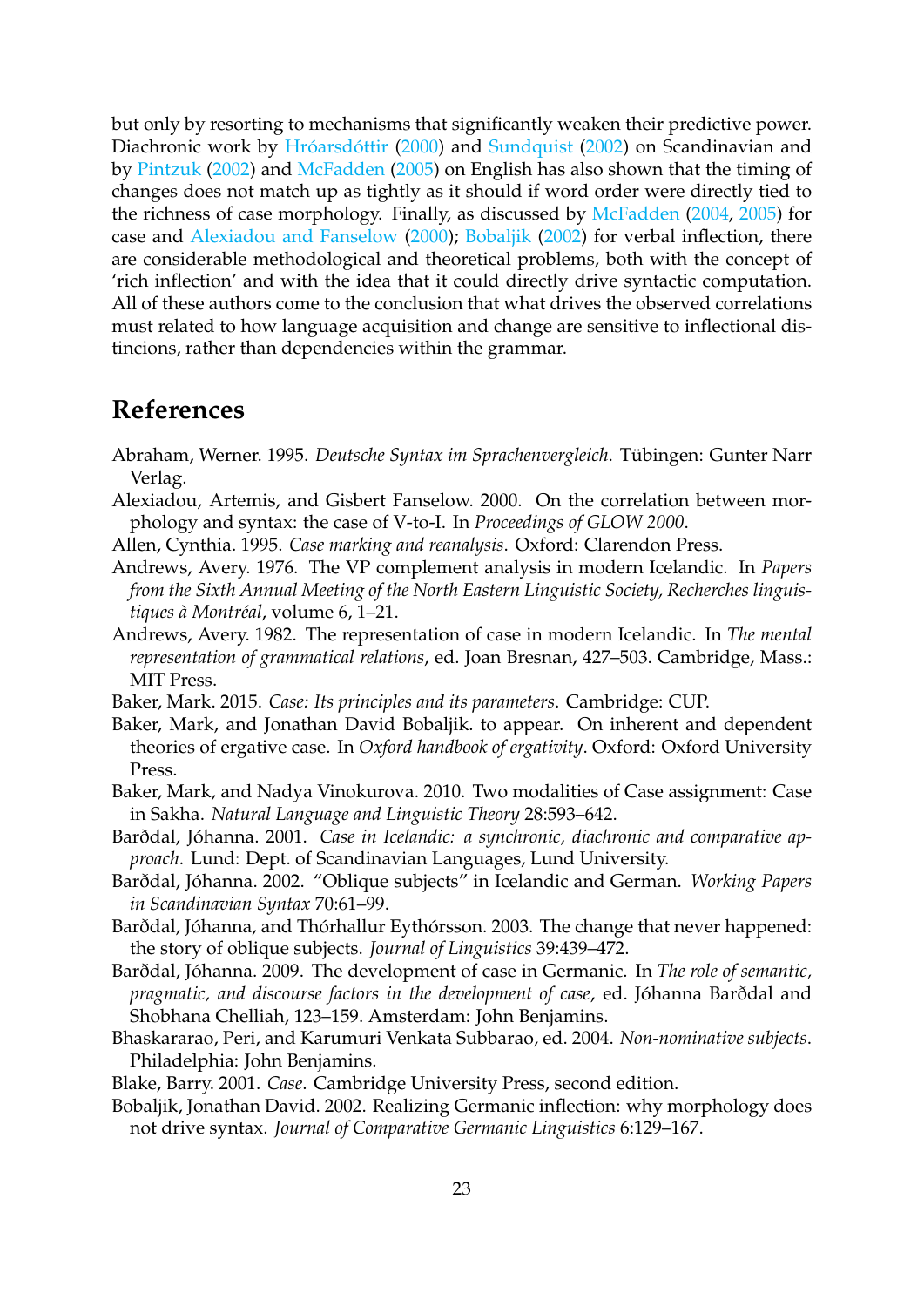<span id="page-23-7"></span>Burzio, Luigi. 1986. *Italian syntax*. Boston: Reidel.

- <span id="page-23-15"></span>Chomsky, Noam. 1980. On binding. *Linguistic Inquiry* 11:1–46.
- <span id="page-23-8"></span>Chomsky, Noam. 1981. *Lectures on Government and Binding*. Dordrecht: Foris.
- <span id="page-23-20"></span>Chomsky, Noam. 1995. *The Minimalist Program*. Cambridge, Mass.: MIT Press.
- <span id="page-23-17"></span>Chomsky, Noam. 2000. Minimalist inquiries: the framework. In *Step by step: Essays on minimalism in honor of Howard Lasnik*, ed. Roger Martin, David Michaels, and Juan Uriagereka. Cambridge, Mass.: MIT Press.
- <span id="page-23-18"></span>Chomsky, Noam. 2001. Derivation by phase. In *Ken Hale: A life in language*, ed. Michael Kenstowicz. Cambridge, Mass.: MIT Press.
- <span id="page-23-6"></span>Cook, Phillippa. 2006. The datives that aren't born equal: beneficiaries and the 'Dative Passive'. In *Datives and similar cases*, ed. Daniel Hole, André Meinunger, and Werner Abraham. Amsterdam: John Benjamins.
- <span id="page-23-11"></span>Czepluch, Hartmut. 1996. *Kasus im Deutschen und Englischen: ein Beitrag zur Theorie des abstrakten Kasus*. Tübingen: Max Niemeyer.
- <span id="page-23-3"></span>Delsing, Lars-Olof. 2002. The morphology of Old Nordic II: Old Sw. and Old Dan. In *The nordic languages*, ed. Oscar Bandle, Kurt Braunmüller, Ernst Hakon Jahr, Allan Karker, Hans-Peter Naumann, Ulf Telemann, Lennart Elmevik, and Gun Widmark, volume 1, 925–940. Berlin: Mouton de Gruyter.
- <span id="page-23-10"></span>Dewey, Tonya Kim, and Yasmin Syed. 2009. Case variation in Gothic absolute constructions. In *The role of semantic, pragmatic, and discourse factors in the development of case*, ed. Jóhanna Barðdal and Shobhana Chelliah, 3–21. Amsterdam: John Benjamins.
- <span id="page-23-4"></span>Enger, Hans-Olav. 2013. Inflectional change, 'sound laws' and the autonomy of morphology. *Diachronica* 30:1–26.
- <span id="page-23-2"></span>Eyþórsson, Þórhallur, Janne Bondi Johannessen, Signe Laake, and Tor Åfarli. 2013. Dative case in Norwegian, Icelandic and Faroese: Preservation and non-preservation. *Nordic Journal of Linguistics* 35:219–249.
- <span id="page-23-0"></span>Fillmore, Charles. 1968. The case for case. In *Universals in linguistic theory*, ed. Emmon Bach and Robert T. Harms. New York: Holt, Rinehart and Winston, Inc.
- <span id="page-23-16"></span>Freidin, Robert, and Rex Sprouse. 1991. Lexical case phenomena. In *Principles and parameters in comparative grammar*, ed. Robert Freidin. Cambridge, Mass.: MIT Press.
- <span id="page-23-9"></span>Haider, Hubert. 1985. The case of German. In *Studies in German grammar*, ed. Jindřich Toman, 65–101. Dordrecht: Foris.
- <span id="page-23-5"></span>Haider, Hubert. 1993. *Deutsche Syntax – generativ*. Tübingen: Gunter Narr Verlag.
- <span id="page-23-14"></span>Haider, Hubert. 2000. The license to license: Licensing of structural Case plus economy yields Burzio's Generalization. In *Arguments and case: Explaining Burzio's Generalization*, ed. Eric Reuland, 31–56. Philadelphia: John Benjamins.
- <span id="page-23-12"></span>Haider, Hubert. 2010. *The syntax of German*. Cambridge: Cambridge University Press.
- <span id="page-23-1"></span>Harðarson, Jón Axel. 2017. The morphology of Germanic. In *Handbook of comparative and historical Indo-European linguistics*, ed. Jared Klein, Brian Joseph, and Matthias Fritz, volume 2, chapter 55, 913–954. Berlin: de Gruyter.
- <span id="page-23-13"></span>Hole, Daniel, André Meinunger, and Werner Abraham, ed. 2006. *Datives and other cases*. Amsterdam: John Benjamins.
- <span id="page-23-19"></span>Holmberg, Anders, and Christer Platzack. 1995. *The role of inflection in Scandinavian syntax*. Oxford: Oxford University Press.
- <span id="page-23-21"></span>Hróarsdóttir, Þorbjörg. 2000. Interacting movements in this history of Icelandic. In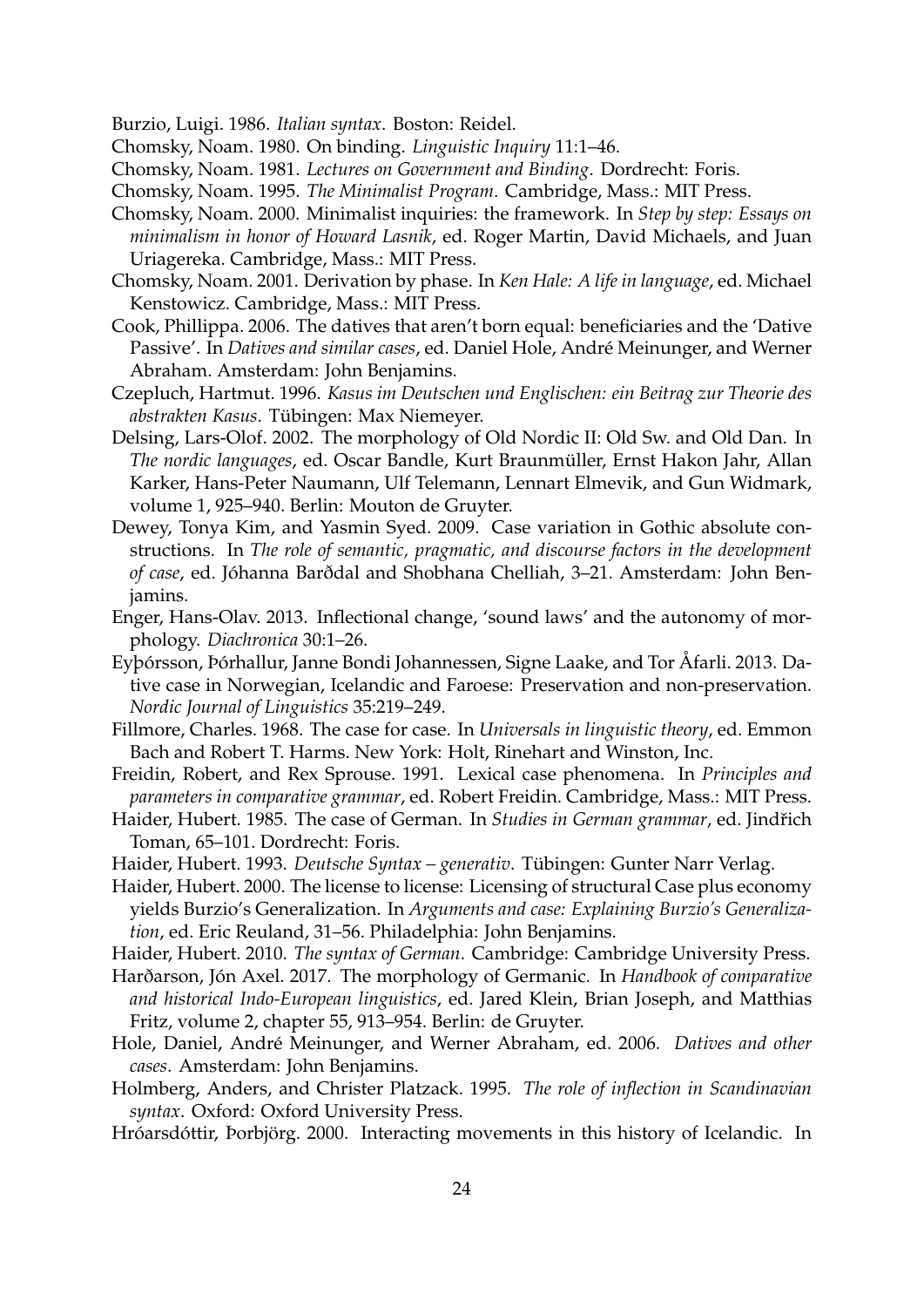*Diachronic syntax: Models and mechanisms*, ed. George Tsoulas, Susan Pintzuk, and Anthony Warner, 296–321. Oxford: Oxford University Press.

- <span id="page-24-1"></span>Jacobs, Neil. 2005. *Yiddish: A linguistic introduction*. Cambridge: Cambridge University Press.
- <span id="page-24-11"></span>Jónsson, Jóhannes Gíssli. 2003. Not so quirky: on subject case in Icelandic. In *New perspectives on case theory*, ed. Ellen Brandner and Heike Zinsmeister, 127–163. Stanford, Calif.: CSLI Publications.
- <span id="page-24-9"></span>Jónsson, Jóhannes Gíssli. 2012. Dative versus accusative and the nature of inherent case. In *Variation in datives*, ed. Beatriz Fernandez and Ricardo Etxepare, 144–160. Oxford: Oxford University Press.
- <span id="page-24-20"></span>Kayne, Richard. 1994. *The antisymmetry of syntax*. Cambridge, Mass.: MIT Press.
- <span id="page-24-12"></span>Keenan, Edward. 1976. Towards a universal definition of "subject". In *Subject and topic*, ed. Charles Li, 303–333. New York: Academic Press.
- <span id="page-24-6"></span>van Kemenade, Ans. 1987. *Syntactic case and morphological case in the history of english*. Dordrecht: Foris.
- <span id="page-24-14"></span>Kiparsky, Paul. 1992. Structural case. Ms., Institute for Advanced Study, Berlin.
- <span id="page-24-18"></span>Kiparsky, Paul. 1997. The rise of positional licensing. In *Parameters of morphosyntactic change*, ed. Ans van Kemenade and Nigel Vincent, 460–494. Cambridge University Press.
- <span id="page-24-15"></span>Kiparsky, Paul. 2001. Structural Case in Finnish. *Lingua* 111:315–376.
- <span id="page-24-17"></span>Lamontagne, Greg, and Lisa Travis. 1987. The syntax of adjacency. In *Proceedings of WCCFL*, 6, 173–186.
- <span id="page-24-13"></span>Lasnik, Howard. 2008. On the development of Case theory: Triumphs and challenges. In *Foundational issues in linguistic theory: Essays in honor of jean-roger vergnaud*, ed. Robert Freidin, Carlos Otero, and Maria Luisa Zubizarreta, 17–41. MIT Press.
- <span id="page-24-16"></span>Levin, Theodore. 2017. Successive-cyclic case assignment: Korean nominativenominative case-stacking. *Natural Language and Linguistic Theory* 35:447–498.
- <span id="page-24-4"></span>Levin, Theodore, and Omer Preminger. 2015. Case in sakha: are two modalities really necessary? *Natural Language and Linguistic Theory* 33:231–250.
- <span id="page-24-7"></span>Maling, Joan. 2001. Dative: The heterogeneity of the mapping among morphological case, grammatical functions, and thematic roles. *Lingua* 111:419–464.
- <span id="page-24-8"></span>Maling, Joan. 2002. Icelandic verbs with dative objects. *Working Papers in Scandinavian Syntax* 70:1–60.
- <span id="page-24-10"></span>Maling, Joan, and Sigríður Sigurjónsdóttir. 2002. The 'new impersonal' construction in Icelandic. *Journal of Comparative Germanic Linguistics* 5:97–142.
- <span id="page-24-3"></span>Marantz, Alec. 1991. Case and licensing. In *ESCOL '91: Proceedings of the Eighth Eastern States Conference on Linguistics*, 234–253.
- <span id="page-24-5"></span>Marantz, Alec. 1993. Implications of asymmetries in double object constructions. In *Theoretical aspects of Bantu grammar*, ed. Sam Mchombo. Stanford: CSLI Publications.
- <span id="page-24-19"></span>McFadden, Thomas. 2002. The rise of the *to*-dative in Middle English. In *Syntactic effects of morphological change*, ed. David Lightfoot. Oxford: Oxford University Press.
- <span id="page-24-0"></span>McFadden, Thomas. 2003 [2009]. On the pronominal origins of the Germanic strong adjective inflection. *Münchener Studien zur Sprachwissenschaft* 63:53–82.
- <span id="page-24-2"></span>McFadden, Thomas. 2004. The position of morphological case in the derivation: a study on the syntax-morphology interface. Doctoral Dissertation, University of Pennsylvania.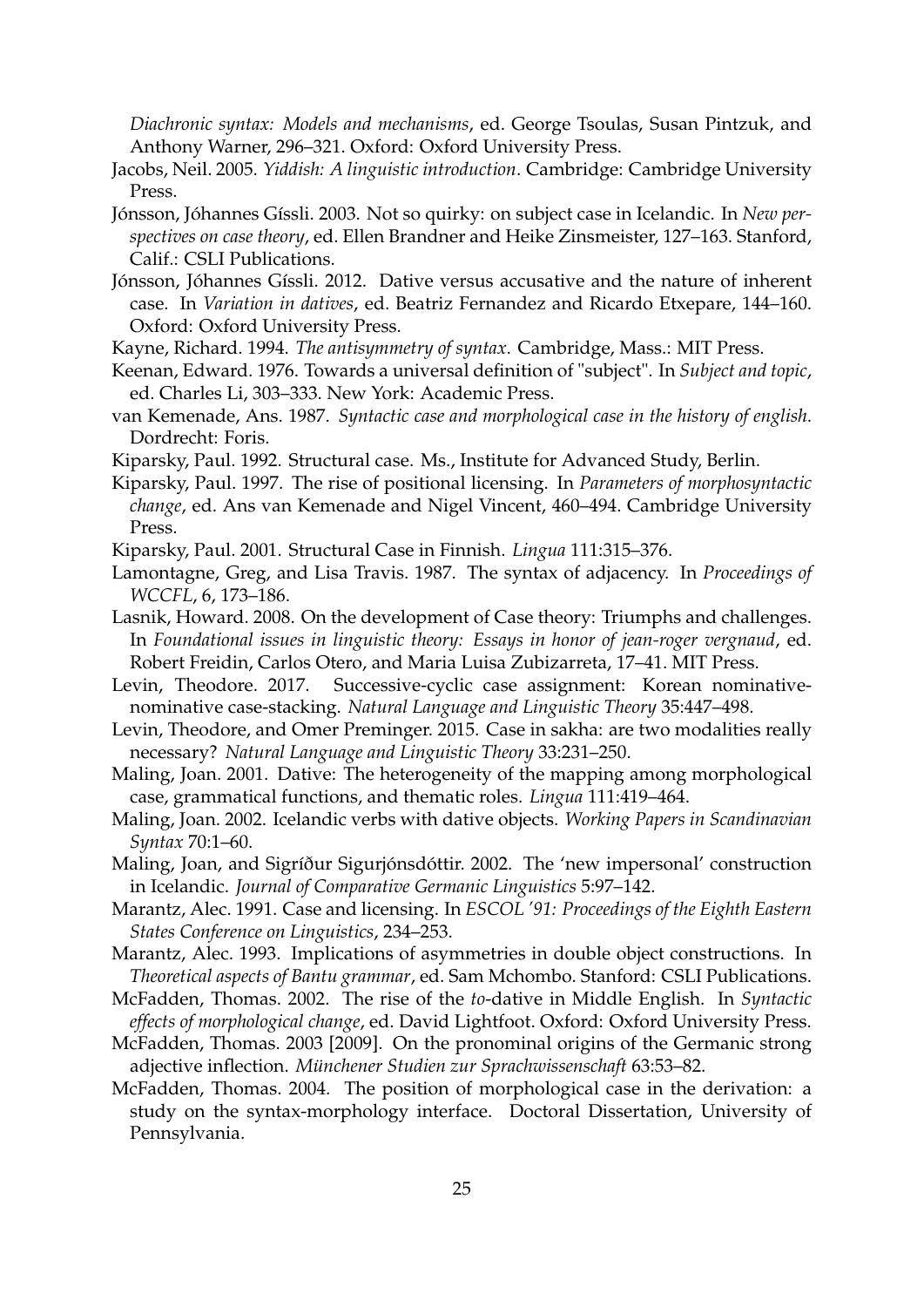- <span id="page-25-20"></span>McFadden, Thomas. 2005. OV-VO in English and the role of case marking in word order. *English Language and Linguistics* 9:1–20.
- <span id="page-25-14"></span>McFadden, Thomas. 2006. German inherent datives and argument structure. In *Datives and similar cases: between argument structure and event structure*, ed. Daniel Hole, André Meinunger, and Werner Abraham. Amsterdam: John Benjamins.
- <span id="page-25-17"></span>McFadden, Thomas. 2009. Structural case, locality and cyclicity. In *Explorations of phase theory: Features and arguments*, ed. Kleanthes Grohmann. Berlin: Mouton de Gruyter.
- <span id="page-25-12"></span>McFadden, Thomas. 2014. Deducing the structural/inherent/quirky case distinction from competing theories of case. Talk presented at CGSW 29, University of York.
- <span id="page-25-16"></span>McFadden, Thomas, and Sandhya Sundaresan. 2011. Nominative case is independent of finiteness and agreement. Ms., Tromsø and Tromsø/Stuttgart, http://ling.auf.net/lingbuzz/001350.
- <span id="page-25-10"></span>McIntyre, Andrew. 2006. The interpretation of German datives and English *have*. In *Datives and similar cases*, ed. Daniel Hole, André Meinunger, and Werner Abraham. Amsterdam: John Benjamins.
- <span id="page-25-9"></span>Meinunger, André. 2000. *Syntactic aspects of topic and comment*. Amsterdam: John Benjamins.
- <span id="page-25-4"></span>Merkle, Ludwig. 1993. *Bairische Grammatik*. München: Hugendubel.
- <span id="page-25-18"></span>Neeleman, Ad, and Fred Weerman. 1999. *Flexible syntax: A theory of case and arguments*. Dordrecht: Kluwer.
- <span id="page-25-3"></span>Nielsen, Hans Frede. 1998. The linguistic status of the early runic inscriptions of scandinavia. In *Runeninschriften als Quellen interdisziplinärer Forschung*, ed. Klaus Düwel, 539–55. Berlin: Walter de Gruyter.
- <span id="page-25-7"></span>Nikanne, Urpo. 1993. On assigning semantic cases in Finnish. In *Case and other functional categories in Finnish syntax*, ed. A. Holmberg and U. Nikanne. New York: Mouton.
- <span id="page-25-5"></span>Parrott, Jeffrey. 2007. Distributed Morphological mechanisms of Labovian variation in morphosyntax. Doctoral Dissertation, Georgetown University.
- <span id="page-25-6"></span>Parrott, Jeffrey. 2009. Danish vestigial case and the acquisition of vocabulary in Distributed Morphology. *Biolinguistics* 3:270–304.
- <span id="page-25-21"></span>Pintzuk, Susan. 2002. Morphological case and word order in Old English. *Language Sciences* 24:267–99.
- <span id="page-25-19"></span>Pollock, Jean-Yves. 1989. Verb movement, Universal Grammar, and the structure of IP. *Linguistic Inquiry* 20:365–424.
- <span id="page-25-13"></span>Pylkkänen, Liina. 2002. Introducing arguments. Doctoral Dissertation, MIT, Cambridge, Mass.
- <span id="page-25-15"></span>Quinn, Heidi. 2005. *The distribution of pronoun case forms in English*. Amsterdam: John Benjamins.
- <span id="page-25-2"></span>Ratkus, Arturas. 2015. Gothic possessives, adjectives, and other modifiers in ¯ *-ata*. *Journal of Germanic Linguistics* 27:238–307.
- <span id="page-25-8"></span>Reuland, Eric, ed. 2000. *Arguments and case: explaining Burzio's Generalization*. Philadelphia: John Benjamins.
- <span id="page-25-11"></span>Richards, Norvin. 2010. *Uttering trees*. Cambridge, Mass.: MIT Press.
- <span id="page-25-0"></span>Ringe, Don. 2006. *A linguistic history of English, volume I: From Proto-Indo-European to Proto-Germanic*. Oxford: Oxford University Press.
- <span id="page-25-1"></span>Ringe, Don, and Ann Taylor. 2014. *The development of Old English: A linguistic history of*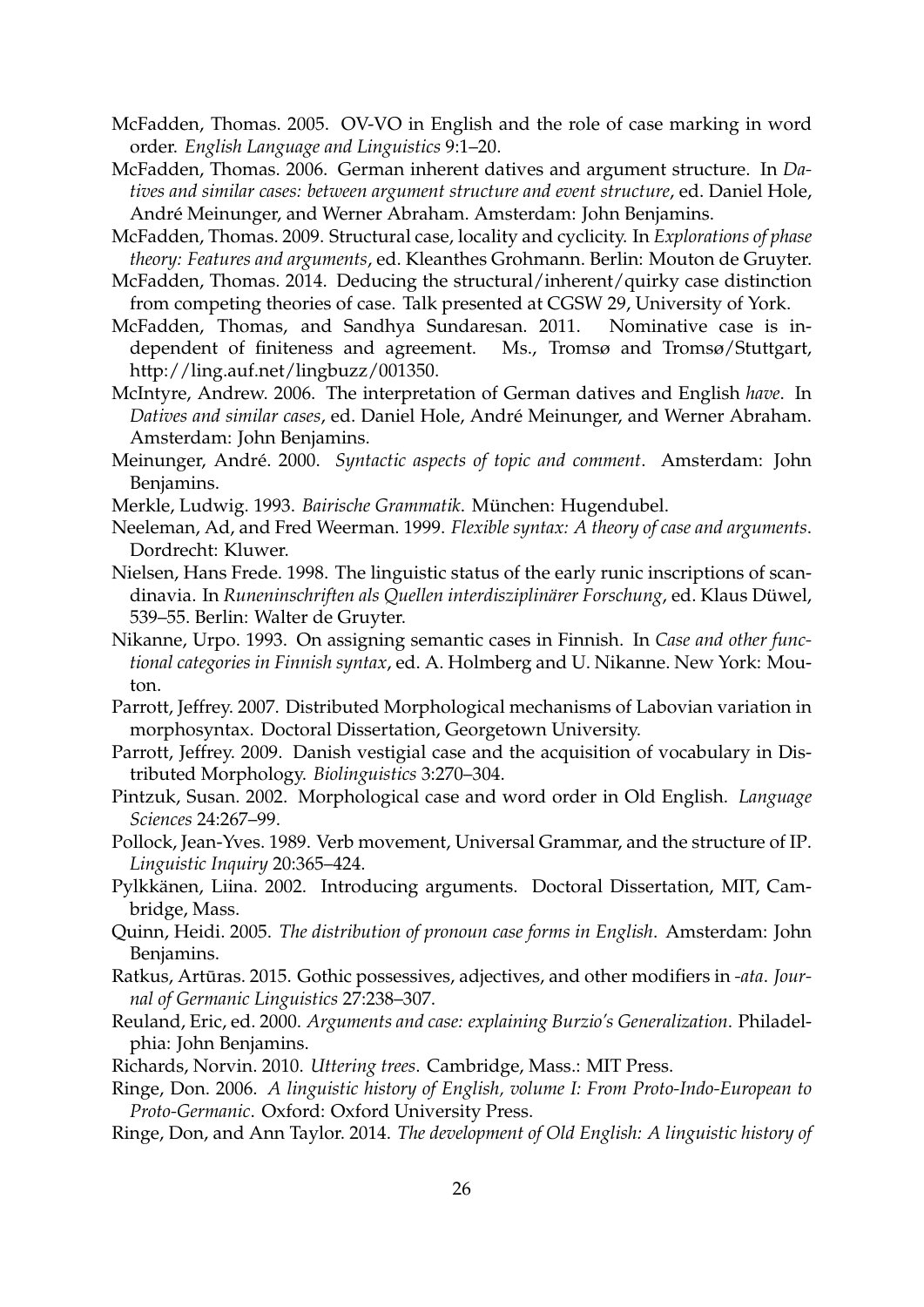*English, Volume II*. Oxford: Oxford University Press.

- <span id="page-26-20"></span>Roberts, Ian. 1997. Directionality and word order change in the history of English. In *Parameters of morphosyntactic change*, ed. Ans van Kemenade and Nigel Vincent, 397–426. Cambridge University Press.
- <span id="page-26-12"></span>Schäfer, Florian. 2008. *The syntax of (anti-)causatives. external arguments in change-of-state contexts*, volume 126 of *Linguistik Aktuell*. Philadelphia: John Benjamins.
- <span id="page-26-13"></span>Schrodt, Richard. 2004. *Althochdeutsche Grammatik II: Syntax*. Tübingen: Max Niemeyer Verlag.
- <span id="page-26-17"></span>Schütze, Carson. 2001. On the nature of default case. *Syntax* 4:205–238.
- <span id="page-26-11"></span>Sigurðsson, Einar Freyr, and Jim Wood. 2013. Case alternations in Icelandic 'get' passives. *Nordic Journal of Linguistics* 35:269–312.
- <span id="page-26-14"></span>Sigurðsson, Halldór Ármann. 1989. Verbal syntax and case in icelandic. Doctoral Dissertation, Lund.
- <span id="page-26-16"></span>Sigurðsson, Halldór Ármann. 1991. Icelandic Case-marked PRO and the licensing of lexical arguments. *Natural Language and Linguistic Theory* 9.
- <span id="page-26-5"></span>Sigurðsson, Halldór Ármann. 2006. The nom/acc alternation in Germanic. In *Comparative Studies in Germanic Syntax*, ed. Jutta Hartmann and László Molnárfi, 13–50. Amsterdam: Benjamins.
- <span id="page-26-7"></span>Sigurðsson, Halldór Ármann. 2009. The No Case generalization. In *Advances in comparative Germanic syntax*, ed. Artemis Alexiadou et al. Amsterdam: John Benjamins.
- <span id="page-26-4"></span>Stiebels, Barbara. 2002. *Typologie des Argumentlinkings: Ökonomie und Expressivität*. Berlin: Akademie Verlag.
- <span id="page-26-21"></span>Sundquist, John D. 2002. Morphosyntactic change in the history of the Mainland Scandinavian languages. Doctoral Dissertation, Indiana University.
- <span id="page-26-0"></span>Svenonius, Peter. 2002. Icelandic case and the structure of events. *Journal of Comparative Germanic Linguistics* 5:197–225.
- <span id="page-26-9"></span>Svenonius, Peter. 2006. Case alternations in the Icelandic passive and middle. In *Passives and impersonals in European languages*, ed. Satu Manninen, Diane Nelson, Katrin Hiietam, Elsi Kaiser, and Virve Vihman. Amsterdam: John Benjamins.

<span id="page-26-18"></span>Thráinsson, Höskuldur. 1979. *On complementation in Icelandic*. New York: Garland.

- <span id="page-26-1"></span>Thráinsson, Höskuldur. 2007. *The syntax of Icelandic*. Cambridge: Cambridge University Press.
- <span id="page-26-2"></span>Thráinsson, Höskuldur, Hjalmar Petersen, Jógvan í Lon Jacobsen, and Zakaris Svabo Hansen. 2004. *Faroese: An overview and reference grammar*. Tórshavn: Føroya Fróðskaparfelag.
- <span id="page-26-3"></span>Trask, R.L. 1996. *Historical linguistics*. London: Arnold.
- <span id="page-26-19"></span>Vergnaud, Jean-Roger. 1977. Letter to Noam Chomsky and Howard Lasnik on "Filters and Control". Published in Freidin, R. et al., eds. 2008. *Foundational Issues in Linguistic Theory: Essays in Honor of Jean-Roger Vergnaud*. Cambridge, Mass.: MIT Press.
- <span id="page-26-6"></span>Wegener, Heide. 1991. Der Dativ - ein struktureller Kasus? In *Strukturen und Merkmale syntaktischer Kategorien*, ed. Gisbert Fanselow and Sascha Felix, 70–103. Tübingen: Narr.
- <span id="page-26-10"></span>Wood, Jim. 2015. *Icelandic morphosyntax and argument structure*. Dordrecht: Springer.
- <span id="page-26-15"></span>Wood, Jim. 2017. The accusative subject generalization. *Syntax* 20:249–291.
- <span id="page-26-8"></span>Woolford, Ellen. 2006. Lexical case, inherent case and argument structure. *Linguistic Inquiry* 37:111–130.